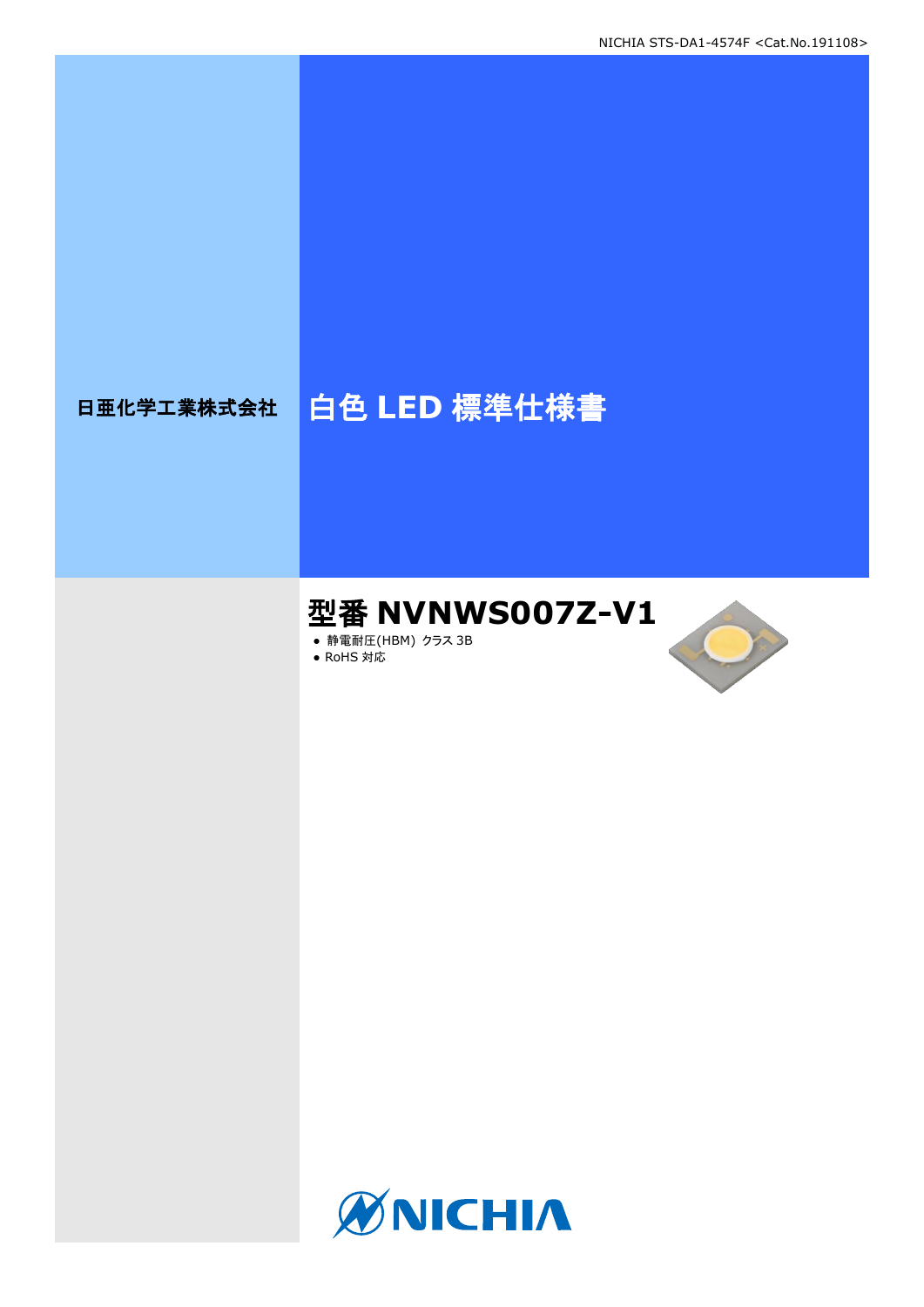#### 規格

#### (1) 絶対最大定格

| 項目        | 記号                 | 最大定格           | 単位 |
|-----------|--------------------|----------------|----|
| 順電流       | $I_F$              | 1500           | mA |
| パルス順電流    | $I_{\mathsf{FP}}$  | 2250           | mA |
| 静電耐圧(HBM) | V <sub>ESD</sub>   | 8              | kV |
| 逆方向許容電流   | $I_{R}$            | 85             | mA |
| 許容損失      | $P_D$              | 33.6           | W  |
| 動作温度      | $T_{\mathsf{oor}}$ | $-40 \sim 105$ | °C |
| 保存温度      | $T_{\rm stq}$      | $-40 \sim 100$ | °C |
| ジャンクション温度 |                    | 150            | ۰c |

\* TJ=25°C での値です。

\* IFP条件は、パルス幅 10ms 以下、デューティー比は 10%以下です。

\* IF、IFpは、ディレーティング特性を参照してください。

\* 静電耐圧(HBM)は ANSI/ESDA/JEDEC JS-001 のクラス 3B です。

 $*$ 動作温度はケース温度(Tc)での値です。

#### (2) 特性

|           | 項目          | 記号             | 条件            | 標準     | 最大   | 単位                       |
|-----------|-------------|----------------|---------------|--------|------|--------------------------|
| 順電圧       |             | $V_F$          | $I_F = 580mA$ | 20.6   |      | V                        |
|           | 光束(色度座標 1)  | $\Phi_{\rm v}$ | $I_F = 580mA$ | 1740   |      | lm                       |
| R70 ランク   | 演色性(色度座標1)  | $R_{a}$        | $I_F = 580mA$ | 73     |      |                          |
|           | 光束(色度座標1)   | $\Phi_{\rm v}$ | $I_F = 580mA$ | 1610   |      | lm                       |
| R8000 ランク | 演色性(色度座標 1) | $R_{a}$        | $I_F = 580mA$ | 83     |      | $\overline{\phantom{a}}$ |
|           | 光束(色度座標1)   | $\Phi_{\rm v}$ | $I_F = 580mA$ | 1410   |      | Im                       |
| R9050 ランク | 演色性(色度座標 1) | $R_{a}$        | $I_F = 580mA$ | 93     |      |                          |
|           | 光束(色度座標1)   | $\Phi_{\rm v}$ | $I_F = 580mA$ | 1240   |      | Im                       |
| R9580 ランク | 演色性(色度座標 1) | $R_{a}$        | $I_F = 580mA$ | 98     |      |                          |
|           | X           |                | $I_F = 580mA$ | 0.4338 |      |                          |
| 色度座標 1    | v           |                | $I_F = 580mA$ | 0.4030 |      |                          |
|           | 光束(色度座標 2)  | $\Phi_{\rm v}$ | $I_F = 580mA$ | 1870   |      | lm                       |
| R70 ランク   | 演色性(色度座標 2) | $R_{a}$        | $I_F = 580mA$ | 73     |      |                          |
|           | 光束(色度座標2)   | $\Phi_{\rm v}$ | $I_F = 580mA$ | 1750   |      | Im                       |
| R8000 ランク | 演色性(色度座標 2) | $R_{a}$        | $I_F = 580mA$ | 83     |      |                          |
|           | 光束(色度座標 2)  | $\Phi_{\rm v}$ | $I_F = 580mA$ | 1580   |      | Im                       |
| R9050 ランク | 演色性(色度座標 2) | $R_{a}$        | $I_F = 580mA$ | 93     |      |                          |
|           | 光束(色度座標2)   | $\Phi_{v}$     | $I_F = 580mA$ | 1400   |      | Im                       |
| R9580 ランク | 演色性(色度座標 2) | $R_{a}$        | $I_F = 580mA$ | 98     |      |                          |
|           | X           |                | $I_F = 580mA$ | 0.3447 |      |                          |
| 色度座標 2    | $\vee$      |                | $I_F = 580mA$ | 0.3553 |      |                          |
| 熱抵抗       |             | $R_{\theta$ JC |               | 1.28   | 1.55 | °C/W                     |

\* T<sub>J</sub>=25°C での値です。パルス駆動により測定しています。

\* 光学特性は、CIE 127:2007 に準拠した値です。

\* 色度座標は、CIE 1931 色度図に基づくものとします。

\* 熱抵抗 RθJCは、JESD51-1 に準拠した Dynamic 法により測定しています。

 $*$  熱抵抗  $R_{\theta$ JC は、ダイスから Tc 測定ポイントまでの熱抵抗を表します。

\* 熱抵抗 R<sub>0JC</sub>は放熱グリスを用いた際の熱抵抗値です。放熱シートを用いた場合、熱抵抗値は顕著に大きくなる可能性があります。

\* 熱抵抗に関する詳細は注意事項(6)熱の発生を参照ください。

**COB** の取り扱い、密着、放熱などの一連のアプリケーションノートは弊社ホームページ「**LED** テクニカルデータ」をご確認ください。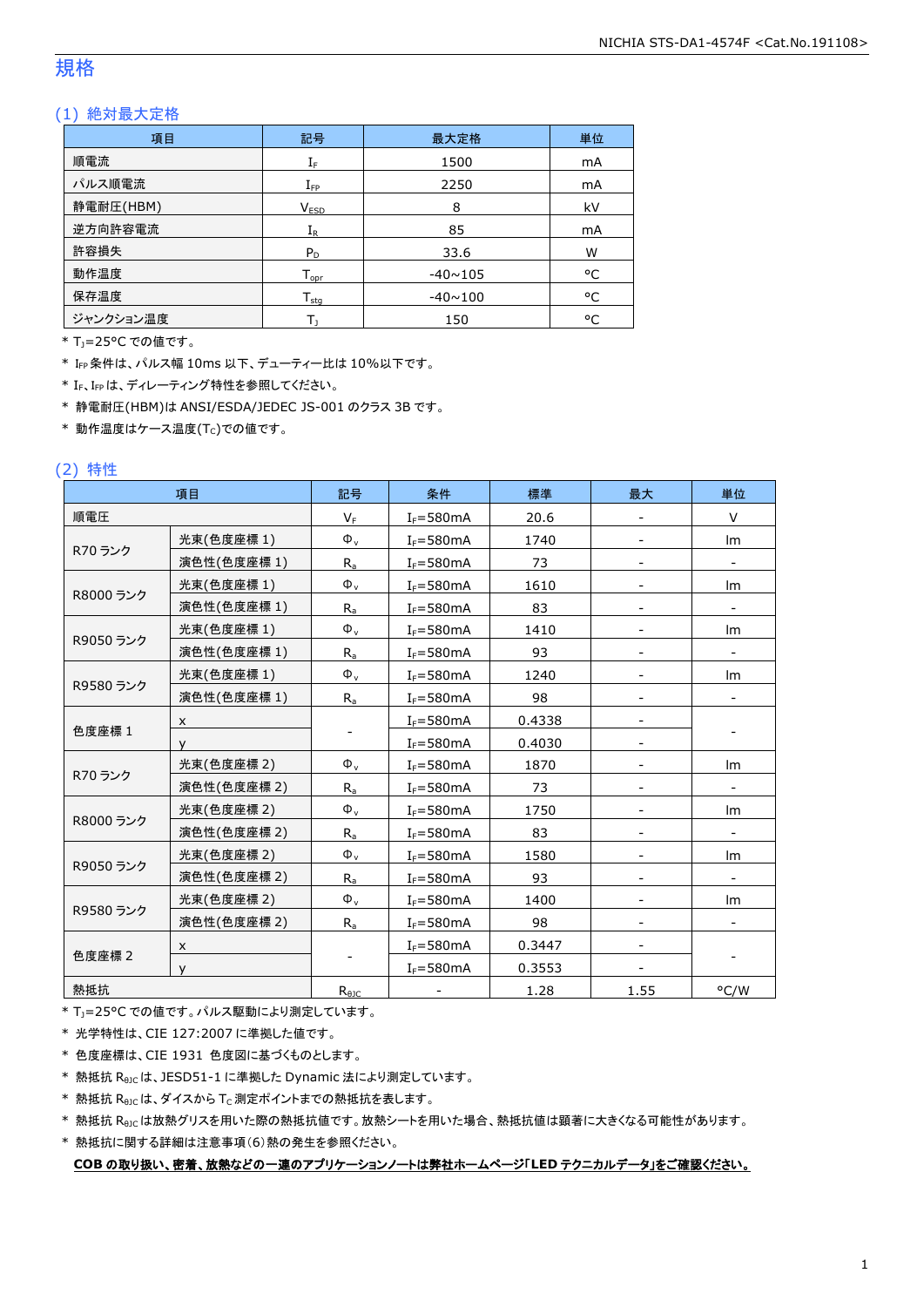## ランク分け

| 項目  | ランク            |         | 条件            | 最小   | 最大                           | 単位           |
|-----|----------------|---------|---------------|------|------------------------------|--------------|
| 順電圧 | $\overline{a}$ |         | $I_F = 580mA$ | 19.3 | 22.4                         | $\mathsf{V}$ |
|     | Q0168          |         |               | 1680 | 2060                         |              |
|     | Q0166          |         |               | 1660 | 2040                         |              |
|     | Q0165          |         |               | 1650 | 2030                         |              |
|     | Q0164          |         |               | 1640 | 2020                         |              |
|     | Q0162          |         |               | 1620 | 1980                         |              |
|     | Q0158          |         |               | 1580 | 1940                         |              |
|     | Q0157          |         |               | 1570 | 1930                         |              |
|     | Q0156          |         |               | 1560 | 1920                         |              |
|     | Q0154          |         |               | 1540 | 1900                         |              |
|     | Q0152          |         |               | 1520 | 1860                         |              |
|     | Q0144          |         |               | 1440 | 1780                         |              |
| 光束  | Q0143          |         |               | 1430 | 1750                         | Im           |
|     | Q0142          |         | $I_F = 580mA$ | 1420 | 1740                         |              |
|     | Q0141          |         |               | 1410 | 1730                         |              |
|     | Q0140          |         |               | 1400 | 1720                         |              |
|     | Q0137          |         |               | 1370 | 1690                         |              |
|     | Q0134          |         |               | 1340 | 1640                         |              |
|     | Q0127          |         |               | 1270 | 1570                         |              |
|     | Q0126          |         |               | 1260 | 1540                         |              |
|     | Q0124          |         |               | 1240 | 1520                         |              |
|     | Q0122          |         |               | 1220 | 1500                         |              |
|     | Q0118          |         |               | 1180 | 1460                         |              |
|     | Q0114          |         |               | 1140 | 1400                         |              |
|     | Q0111          |         |               | 1110 | 1370                         |              |
|     | Q0105          |         |               | 1050 | 1290                         |              |
|     | Q0104          |         |               | 1040 | 1280                         |              |
|     | R70            | $R_a$   |               | 70   |                              |              |
|     | R8000          | $R_{a}$ |               | 80   | -                            |              |
|     |                | $R_9$   |               | >0   | $\overline{\phantom{a}}$     |              |
| 演色性 | R9050          | $R_{a}$ | $I_F = 580mA$ | 90   | $\qquad \qquad \blacksquare$ |              |
|     |                | $R_9$   |               | 50   | $\blacksquare$               |              |
|     | R9580          | $R_a$   |               | 95   | -                            |              |
|     |                | $R_9$   |               | 80   | $\qquad \qquad \blacksquare$ |              |

#### 色度範囲(IF=580mA)

色度座標は中央値より MacAdam 楕円 3 ステップ範囲内となります。

|            |     | ランク    | ランク    | ランク    | ランク    | ランク    | ランク    |
|------------|-----|--------|--------|--------|--------|--------|--------|
|            |     | sm223  | sm253  | sm273  | sm303  | sm353  | sm403  |
| 色温度値(単位:K) | ICP | 2200   | 2500   | 2700   | 3000   | 3500   | 4000   |
|            | x   | 0.5018 | 0.4806 | 0.4578 | 0.4338 | 0.4073 | 0.3818 |
| 色度座標中央値    |     | 0.4153 | 0.4141 | 0.4101 | 0.4030 | 0.3917 | 0.3797 |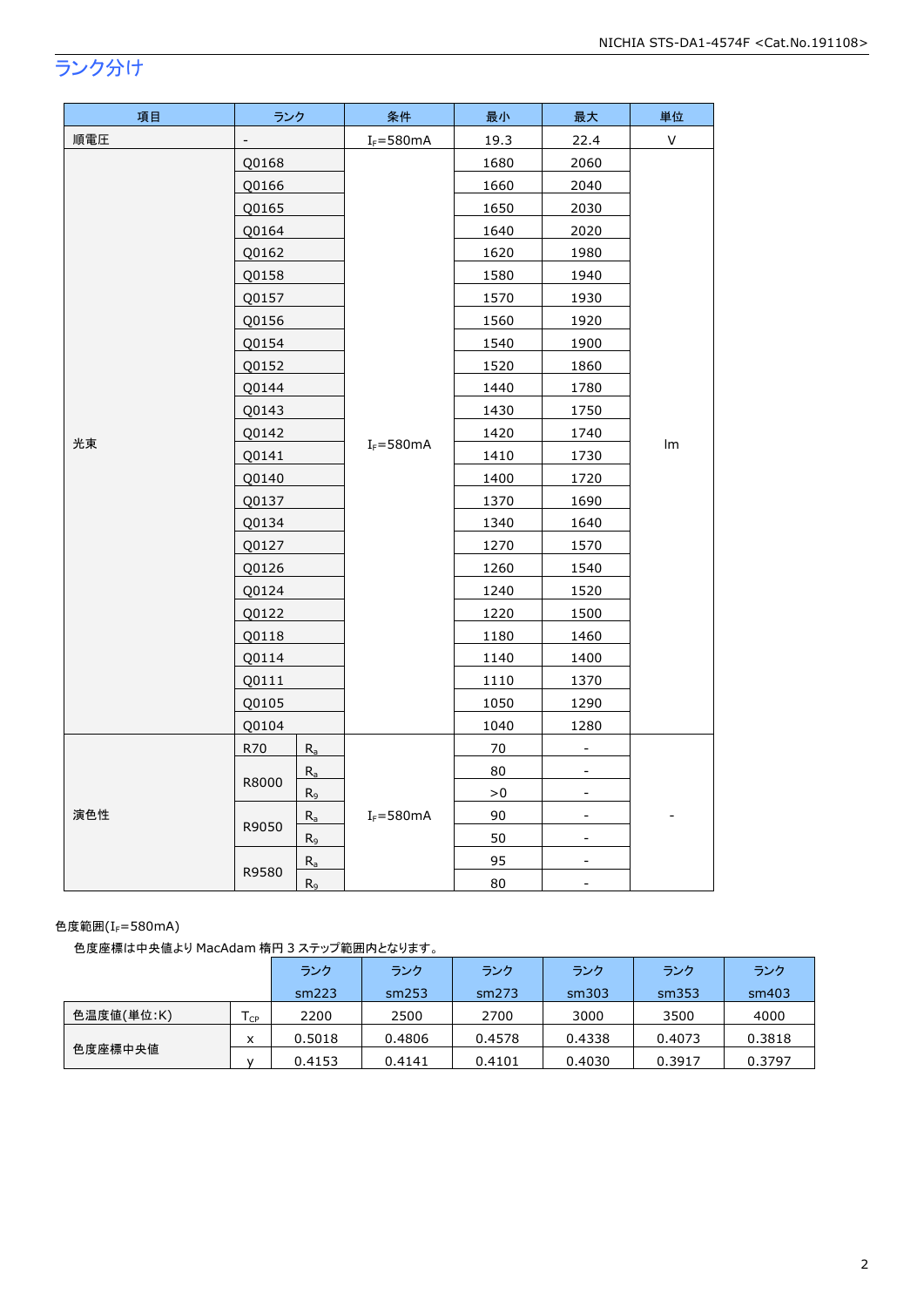|            |                            | ランク    | ランク    | ランク    | ランク    |
|------------|----------------------------|--------|--------|--------|--------|
|            |                            | sm453  | sm503  | sm573  | sm653  |
| 色温度値(単位:K) | $\mathsf{T}_{\mathsf{CP}}$ | 4500   | 5000   | 5700   | 6500   |
|            | x                          | 0.3611 | 0.3447 | 0.3287 | 0.3123 |
| 色度座標中央値    |                            | 0.3658 | 0.3553 | 0.3417 | 0.3282 |

 $*$  T<sub>J</sub>=25°C での値です。パルス駆動により測定しています。

\* 順電圧は±0.2V の公差があります。

\* 光束は±5%の公差があります。

 $*$  演色性  $R_a$ は±2の公差があります。

- \* 演色性 R9は±6.5 の公差があります。
- \* 色度は±0.003 の公差があります。

\* 1 注文単位に対して上記のランクを納入します。又、その納入比率は問わないものとします。

#### 色度,演色性-光束ランク対応表

| 色度ランク | 演色性ランク | 光束ランク |
|-------|--------|-------|
|       | R8000  | Q0122 |
| sm223 | R9050  | Q0105 |
|       | R8000  | Q0127 |
| sm253 | R9050  | Q0114 |
|       | R70    | Q0154 |
|       | R8000  | Q0143 |
| sm273 | R9050  | Q0124 |
|       | R9580  | Q0104 |
|       | R70    | Q0156 |
|       | R8000  | Q0144 |
| sm303 | R9050  | Q0126 |
|       | R9580  | Q0111 |
|       | R70    | Q0162 |
|       | R8000  | Q0152 |
| sm353 | R9050  | Q0134 |
|       | R9580  | Q0118 |
|       | R70    | Q0165 |
| sm403 | R8000  | Q0154 |
|       | R9050  | Q0137 |
|       | R9580  | Q0114 |
|       | R70    | Q0166 |
|       | R8000  | Q0156 |
| sm453 | R9050  | Q0141 |
|       | R9580  | Q0122 |
|       | R70    | Q0168 |
|       | R8000  | Q0157 |
| sm503 | R9050  | Q0142 |
|       | R9580  | Q0126 |
|       | R70    | Q0164 |
| sm573 | R8000  | Q0157 |
|       | R9050  | Q0140 |
|       | R70    | Q0164 |
| sm653 | R8000  | Q0158 |
|       | R9050  | Q0140 |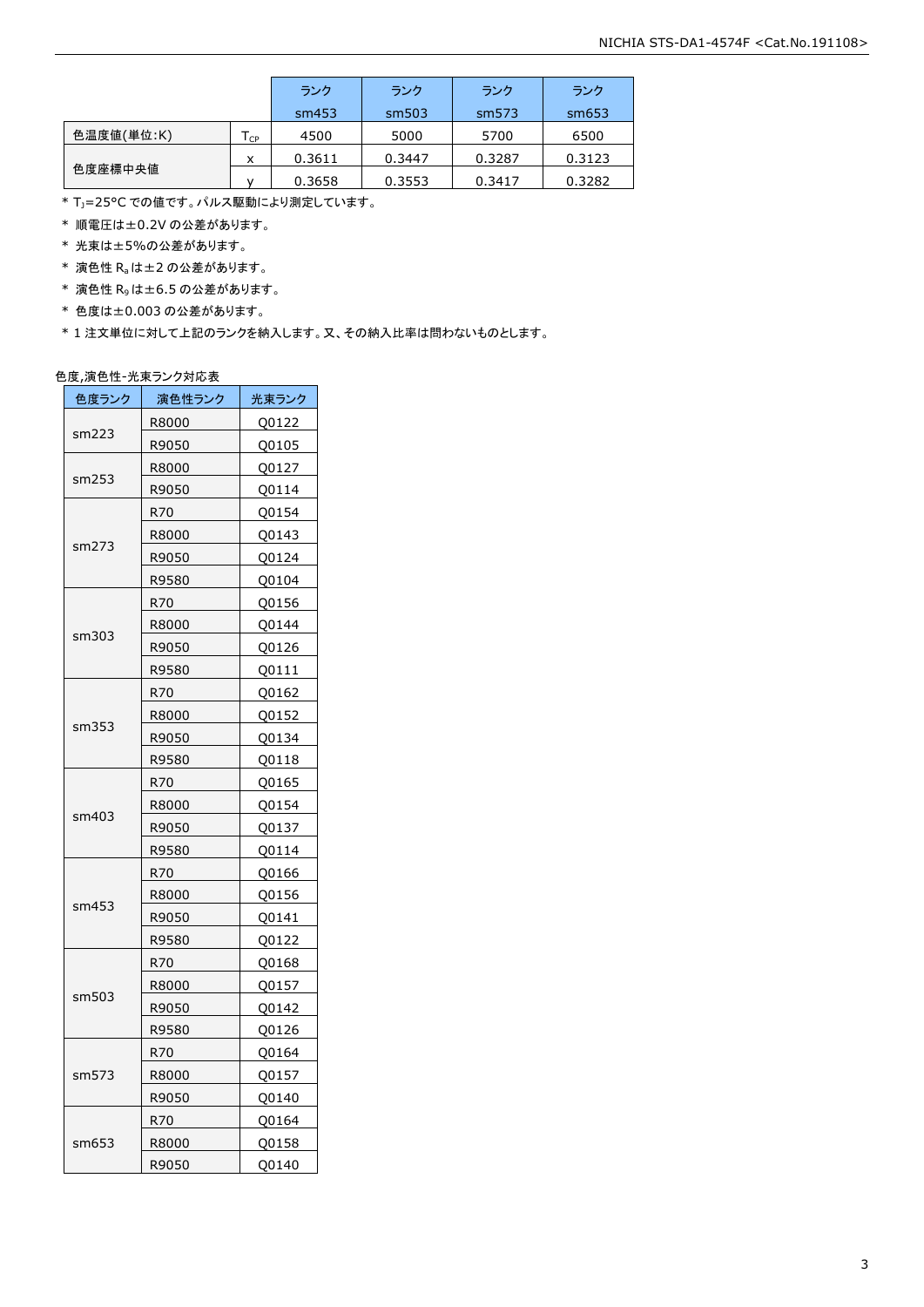色度図

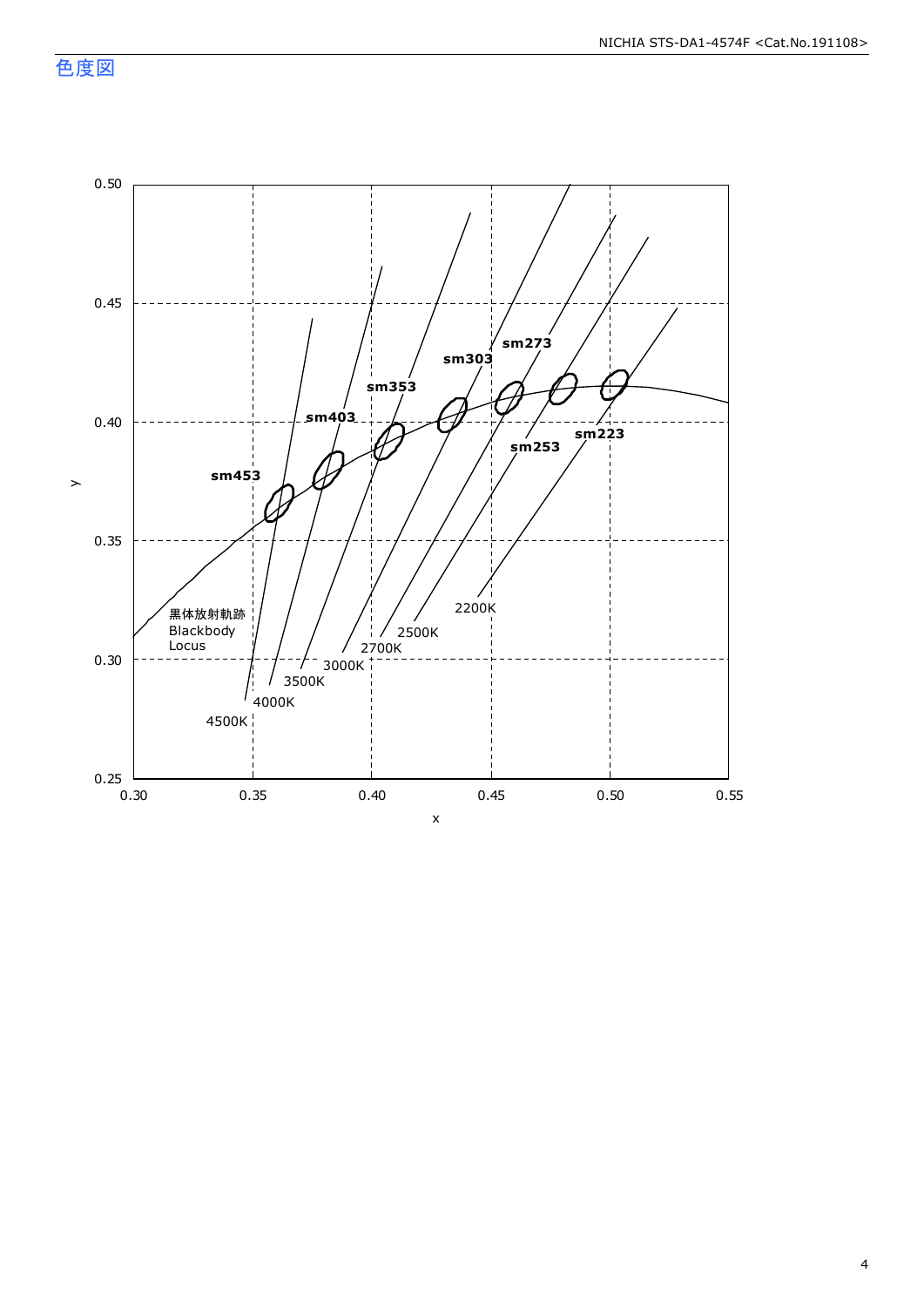色度図

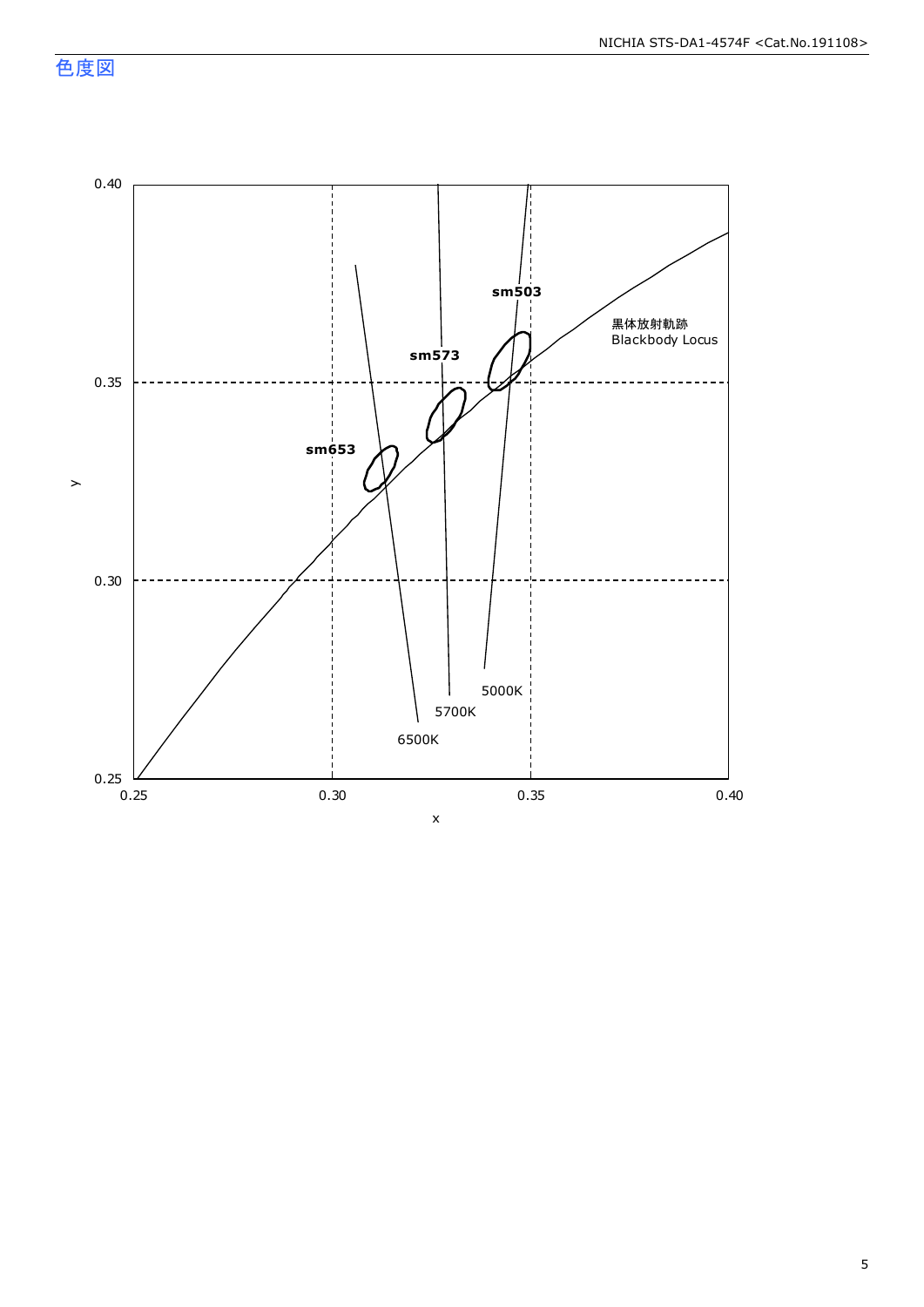## 外形寸法

(単位 Unit: mm) This product complies with RoHS Directive. \* 本製品はRoHS指令に適合しております。 (単位 Unit: mm, 公差 Tolerance: ±0.3) STS-DA7-10629A NVNWS007Z-V1 The dimension(s) in parentheses are for reference purposes. \* 括弧で囲まれた寸法は参考値です。 No. Part No.

セラミックス Ceramics

金メッキ

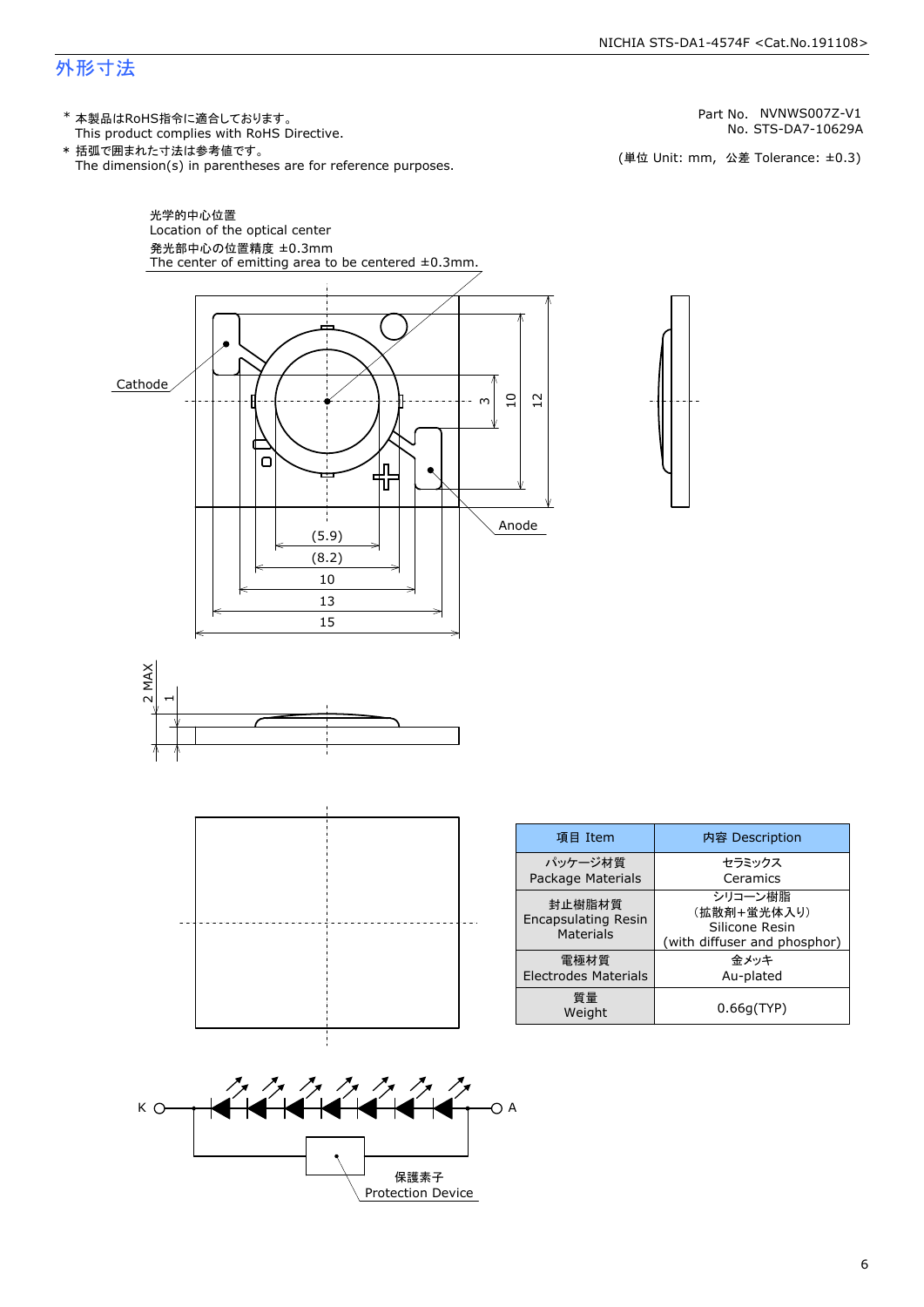## はんだ付け

#### ● 手はんだ推奨条件

| テ温度 | 380°C 以下 |
|-----|----------|
| .間  | 5 秒以内    |

\* 手はんだは 1 回までとして下さい。

- \* 本製品は、封止材料及び封止樹脂枠材料にシリコーン樹脂を用いているため、上面の封止部が柔らかく、力が加わると傷、欠け、剥がれ、製品の変形、 断線や信頼性に影響を及ぼす恐れがあります。封止部及び封止樹脂枠に圧力を加えないで下さい。
- \* 基本的にはんだの取り付け後の修正は行わないで下さい。やむをえず修正する場合は、事前に修正による特性の劣化のなきことを確認の上行って下さ い。
- \* はんだ付け時、加熱された状態で LED にストレスを加えないで下さい。
- \* 実装機を使用する場合は、本製品にあった吸着ノズルを選定下さい。発光面サイズより小径のノズルを使用しますと発光面を傷つけると共に LED が不灯 に至る可能性があります。
- \* フラックスを使用する場合はノンハロゲンタイプを推奨します。また LED に直接フラックスがかかるような工程設計は行わないで下さい。
- \* 端子電極にリード線をはんだ付けする際及びはんだ付け後は、リード線にテンションを加えないようにしてください。端子電極の破壊もしくは端子電極の密 着強度が低下する恐れがあります。
- \* 端子電極にリード線のはんだ付けを行う場合は、使用はんだやリード被覆線の種類によってその含有成分により、端子電極の密着強度が低下する場合 がありますので、事前に実際に使用する部材にてご確認をお願いします。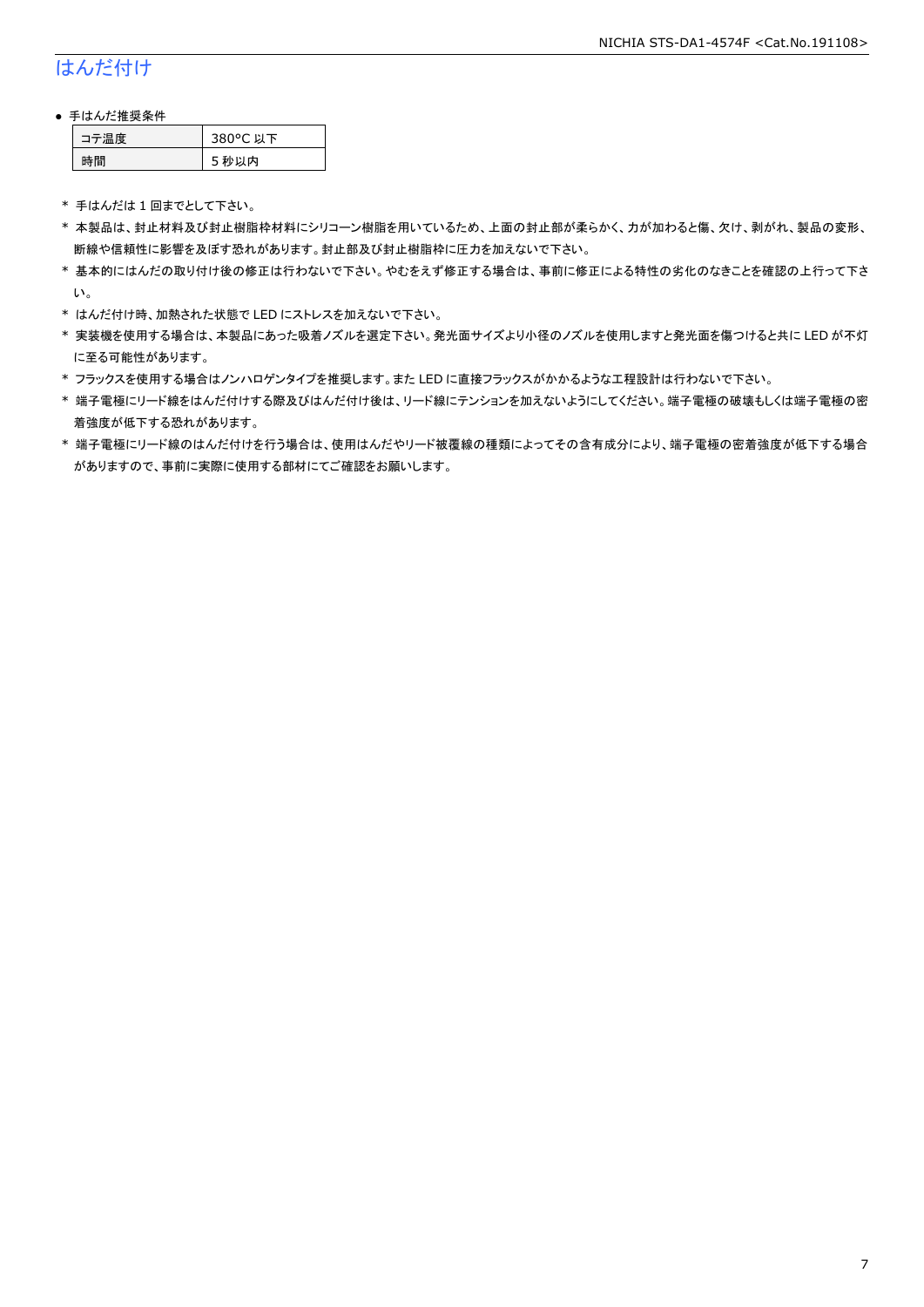## 梱包用トレイ

\* 数量は1トレイにつき 80個入りです。<br>Tray Size: 80pcs

\* 数量は1トレイにつき 80個入りです。<br>Tray Size: 80pcs<br>\* 寸法は参考です。<br>All dimensions shown are for reference only and are not guaranteed. \* づ法は参考です。 (単位 Unit: mm)

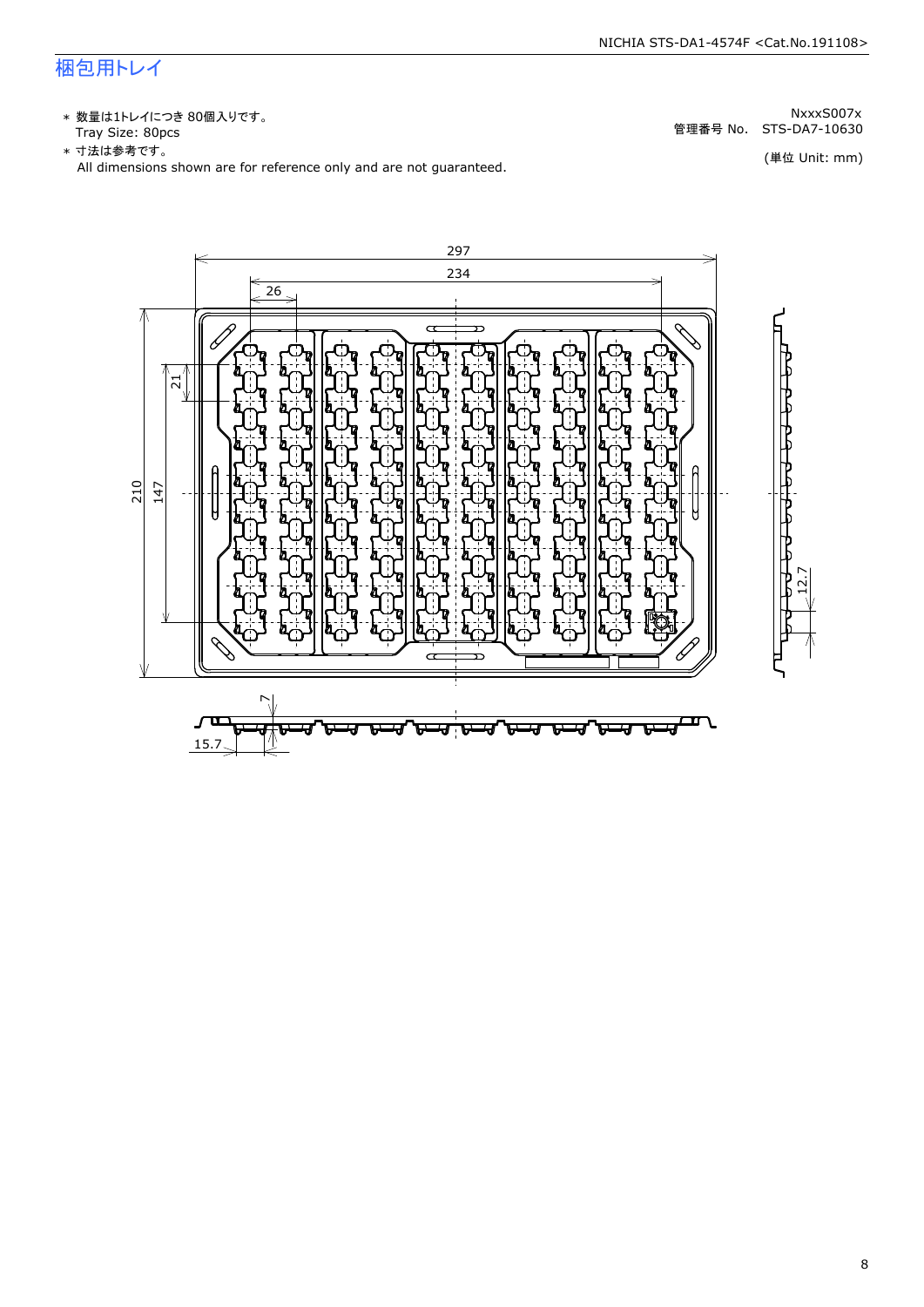## 梱包仕様

Trays are shipped with desiccants in heat-sealed moisture-proof bags. シリカゲルとともにトレイをアルミ防湿袋に入れ、熱シールにより封をします。



Part No. Nxxxxxxx<br>No. STS-DA7-5106D



Moisture-proof bags are packed in cardboard boxes with corrugated partitions. アルミ防湿袋を並べて入れ、ダンボールで仕切ります。





- \* \*\*\*\*\*\*\* is the customer part number.<br>If not provided, it will not be indicated on the label.<br>客先型名が設定されていない場合は空白です。
- For details, see "LOT NUMBERING CODE"<br>in this document.<br>ロット表記方法についてはロット番号の項を<br>参照して下さい。
- \* Products shipped on trays are packed in a moisture-proof bag.<br>They are shipped in cardboard boxes to protect them from external forces du<br>本製品はトレイに入れたのち、輸送の衝撃から保護するためダンボールで梱包します。<br>\* Do not drop or expose the box to exter Products shipped on trays are packed in a moisture-proof bag. They are shipped in cardboard boxes to protect them from external forces during transportation. 本製品はトレイに入れたのち、輸送の衝撃から保護するためダンボールで梱包します。
- Do not drop or expose the box to external forces as it may damage the products. \*
- 取り扱いに際して、落下させたり、強い衝撃を与えたりしますと、製品を損傷させる原因になりますので注意して下さい。 Do not expose to water. The box is not water-resistant. \*
- ダンボールには防水加工がされておりませんので、梱包箱が水に濡れないよう注意して下さい。 \*
- 輸送、運搬に際して弊社よりの梱包状態あるいは同等の梱包を行って下さい。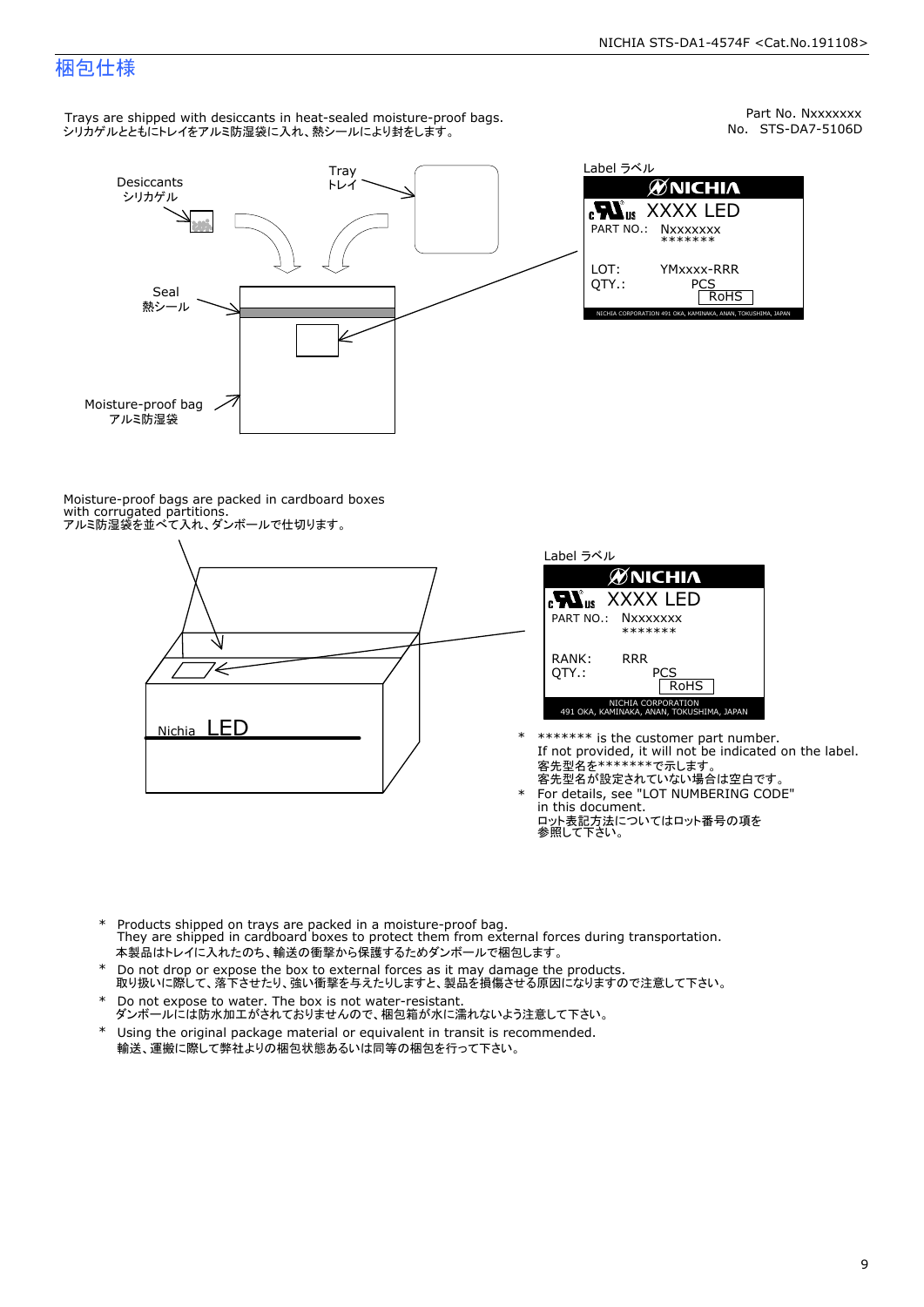## ロット番号

ロット番号は以下のように英数字で表記します。

- YMxxxx RRR
- Y 製造年

| 年    |   |
|------|---|
| 2018 | T |
| 2019 |   |
| 2020 | Κ |
| 2021 |   |
| 2022 | М |
| 2023 | N |

#### M - 製造月

| 月          | M | 月  | м |
|------------|---|----|---|
|            |   |    |   |
|            |   | 8  | я |
|            |   | q  | q |
|            |   | 10 | Α |
|            | 5 | 11 | R |
| $\epsilon$ | 6 | 12 |   |

xxxx-当社管理番号

RRR-色度ランク、光束ランク、演色性ランク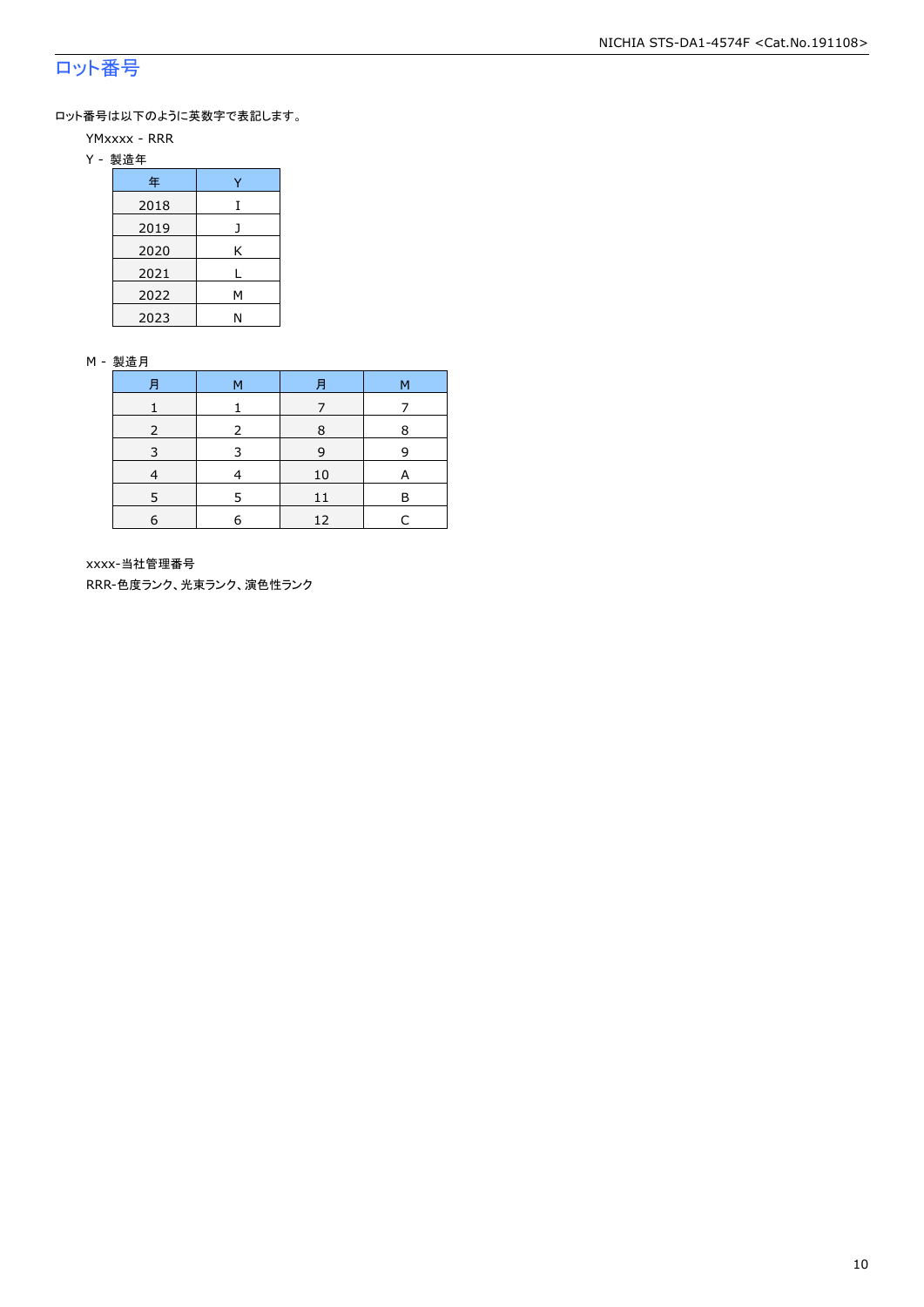## ディレーティング特性

NVNWS007Z-V1 管理番号 No. STS-DA7-10631B





11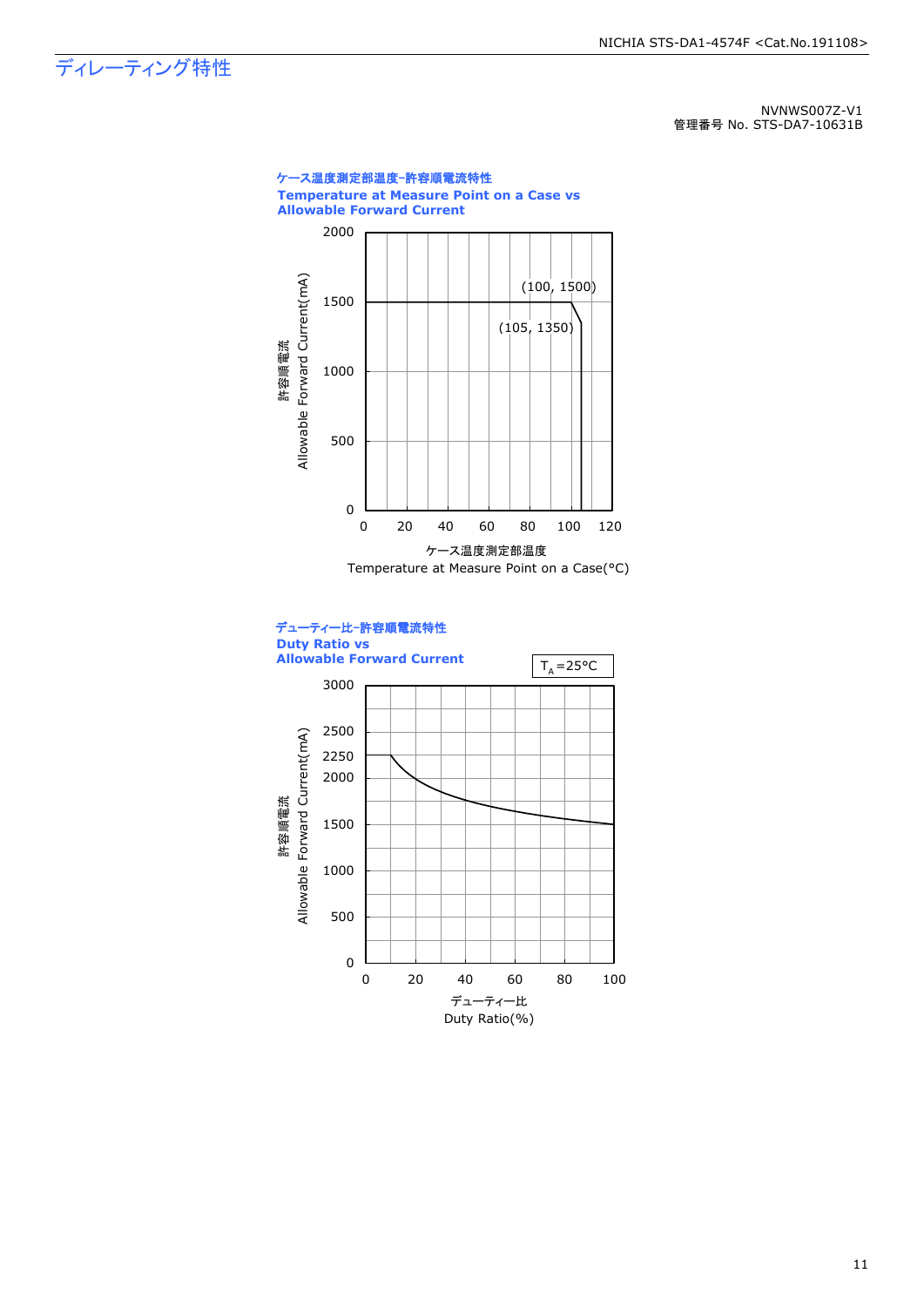指向特性

\* 本特性は参考です。 All characteristics shown are for reference only and are not guaranteed.

NVNWS007Z-V1 管理番号 No. STS-DA7-12188

\* パルス駆動により測定しています。 The following graphs show the characteristics measured in pulse mode.



相対照度 Relative Illuminance(a.u.) 90° 80° 70° 60° 50° 40° 30° 20° 10° 0°  $-10$ ° -20° -30° -40° -50° -60° -70° -80° -90° **Directivity** 放射角度<br>Radiation Angle 1 0.5 0 0.5 1  $I_{FP} = 580$ mA  $T_1$  = 25°C

\* 本特性は演色性ランクR70に対応しています。

The graphs above show the characteristics for R70 LEDs of this product.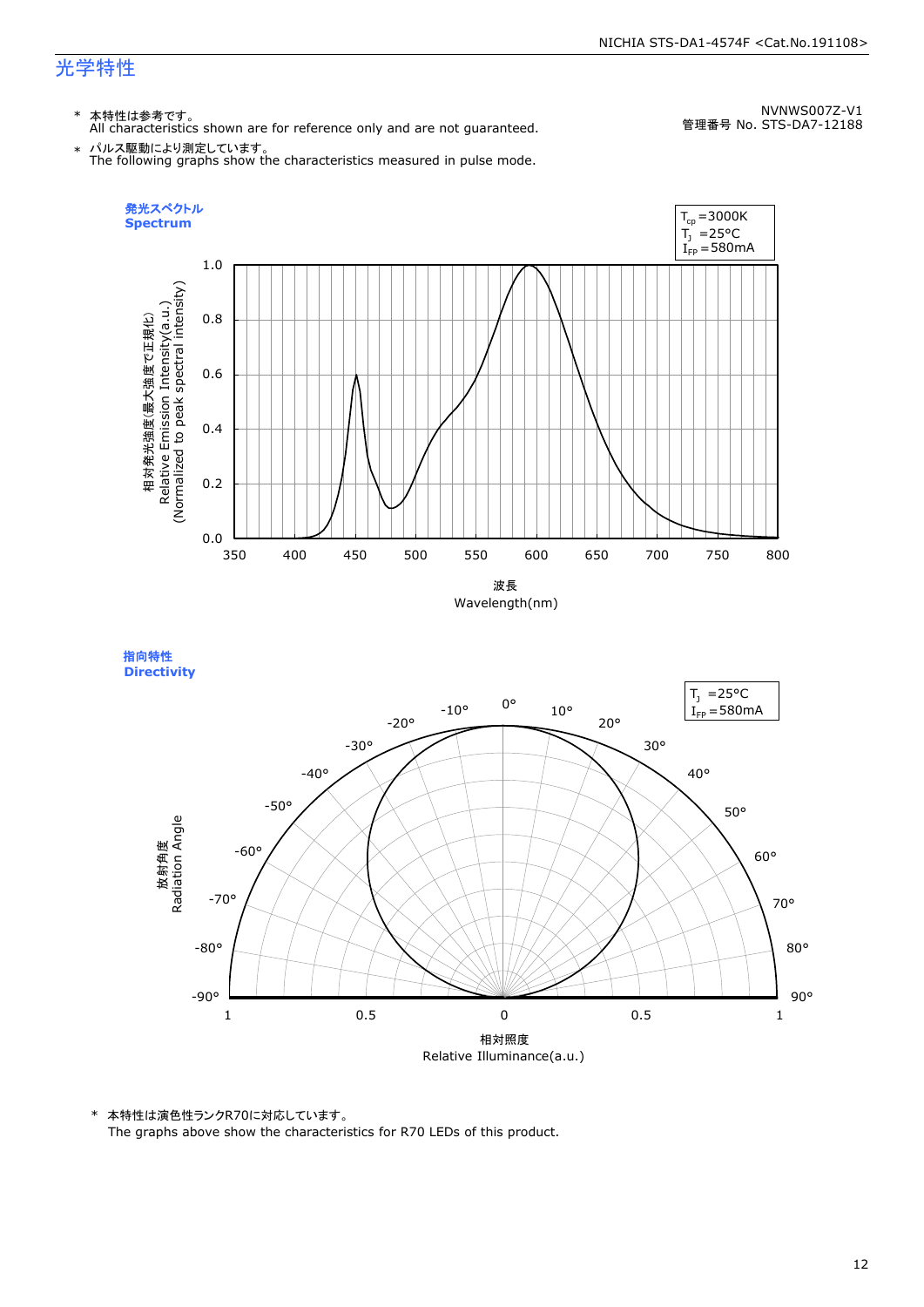指向特性 **Directivity** 

\* 本特性は参考です。 All characteristics shown are for reference only and are not guaranteed.

NVNWS007Z-V1 管理番号 No. STS-DA7-11937A

\* パルス駆動により測定しています。 The following graphs show the characteristics measured in pulse mode.



相対照度 Relative Illuminance(a.u.) 90° 80° 70° 60° 50° 40° 30° 20° 10° 0°  $-10$ ° -20° -30° -40° -50° -60° -70° -80° -90° 放射角度<br>Radiation Angle 1 0.5 0 0.5 1  $I_{FP} = 580$ mA  $T_1$  = 25°C

\* 本特性は演色性ランクR8000に対応しています。 The graphs above show the characteristics for R8000 LEDs of this product.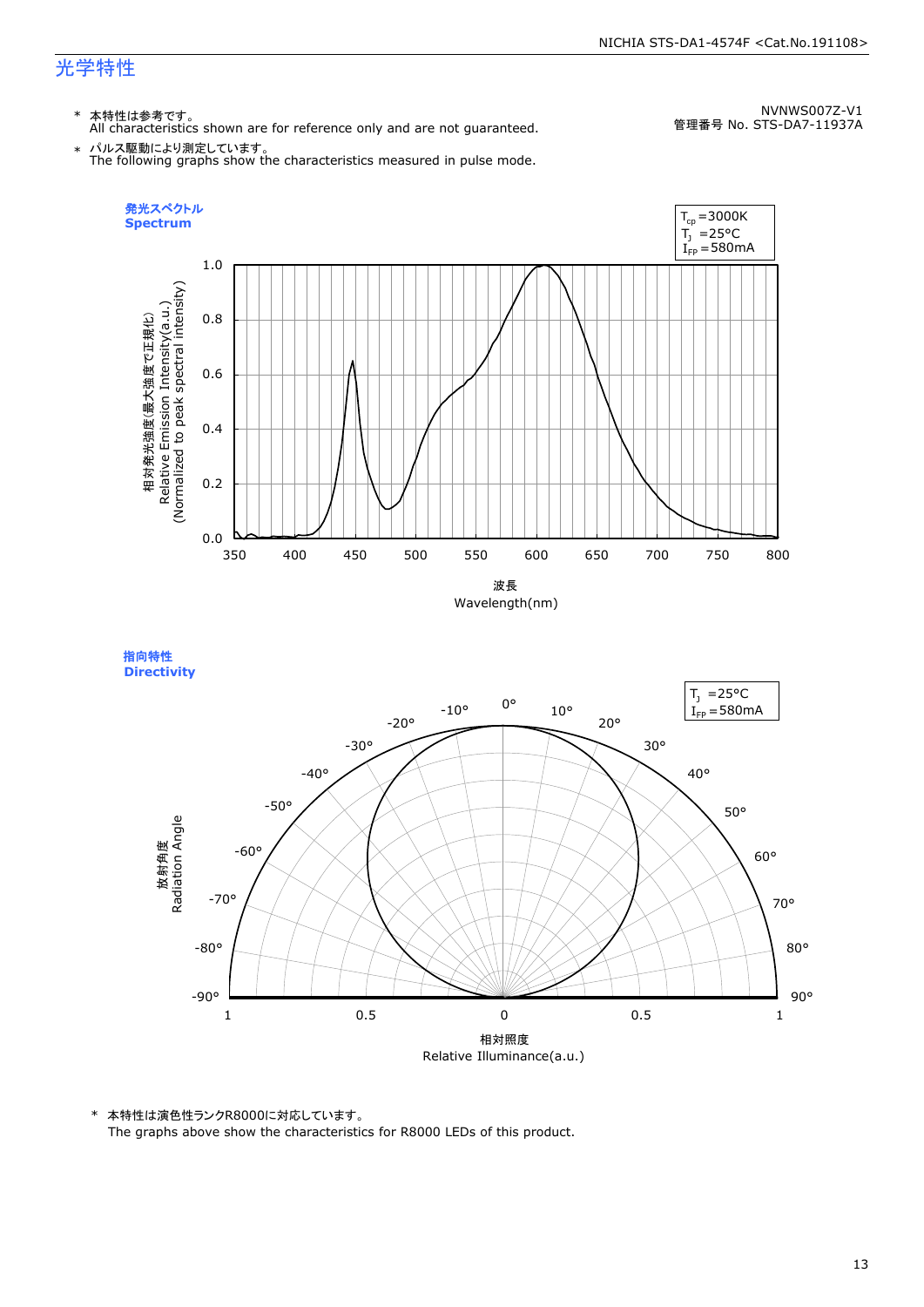\* 本特性は参考です。 All characteristics shown are for reference only and are not guaranteed.

NVNWS007Z-V1 管理番号 No. STS-DA7-11938A

\* パルス駆動により測定しています。 The following graphs show the characteristics measured in pulse mode.





\* 本特性は演色性ランクR9050に対応しています。 The graphs above show the characteristics for R9050 LEDs of this product.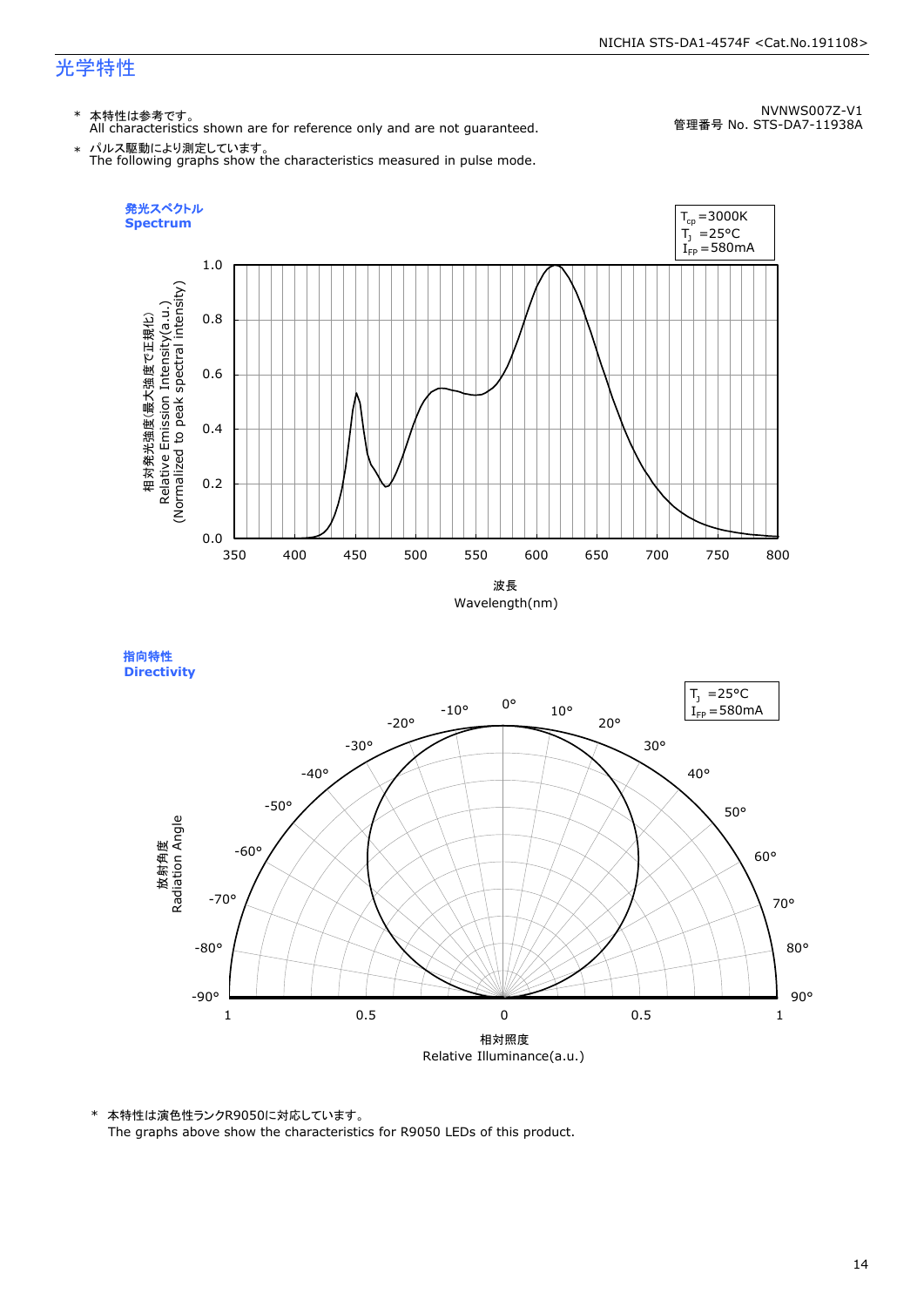#### NICHIA STS-DA1-4574F <Cat.No.191108>

## 光学特性

\* All characteristics shown are for reference only and are not guaranteed. 本特性は参考です。

#### Part No. NVNWS007Z-V1 No. STS-DA7-16030

- \* The following graphs show the characteristics measured in pulse mode. パルス駆動により測定しています。
	- **Spectrum**  $T_{cp} = 3000K$ 発光スペクトル  $T_1$  = 25°C  $I_{FP} = 580$ mA 1.0 Relative Emission Intensity(a.u.)<br>(Normalized to peak spectral intensity)<br>相対発光強度(最大強度で正規化) (Normalized to peak spectral intensity) Relative Emission Intensity(a.u.) 0.8 相対発光強度(最大強度で正規化) 0.6 0.4 0.2 0.0 350 400 450 500 550 600 650 700 750 800



**Directivity**  指向特性



\* The graphs above show the characteristics for R9580 LEDs of this product. 本特性は演色性ランクR9580に対応しています。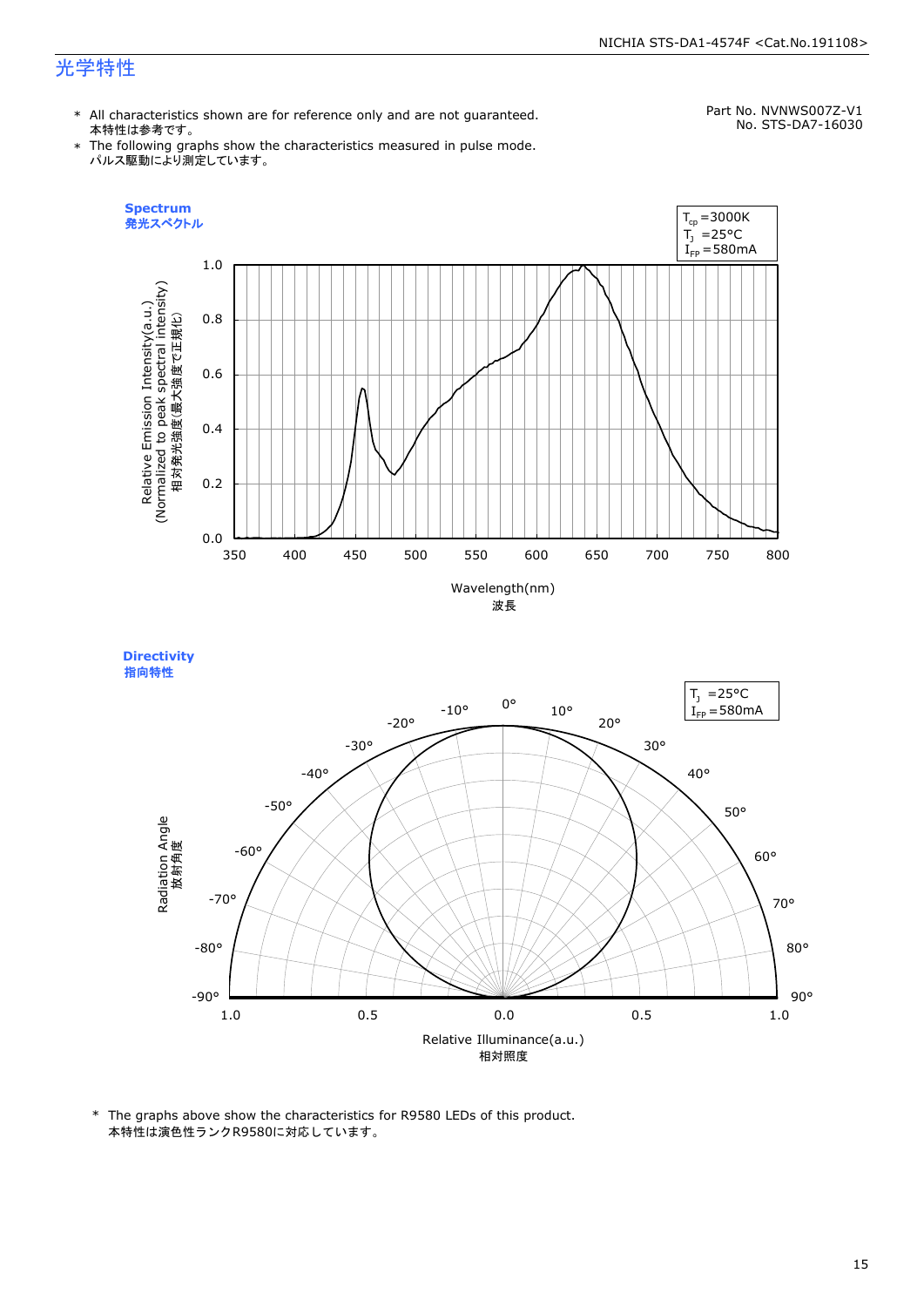\* 本特性は参考です。 All characteristics shown are for reference only and are not guaranteed.

NVNWS007Z-V1 管理番号 No. STS-DA7-12190

\* パルス駆動により測定しています。 The following graphs show the characteristics measured in pulse mode.





\* 本特性は演色性ランクR70に対応しています。

The graphs above show the characteristics for R70 LEDs of this product.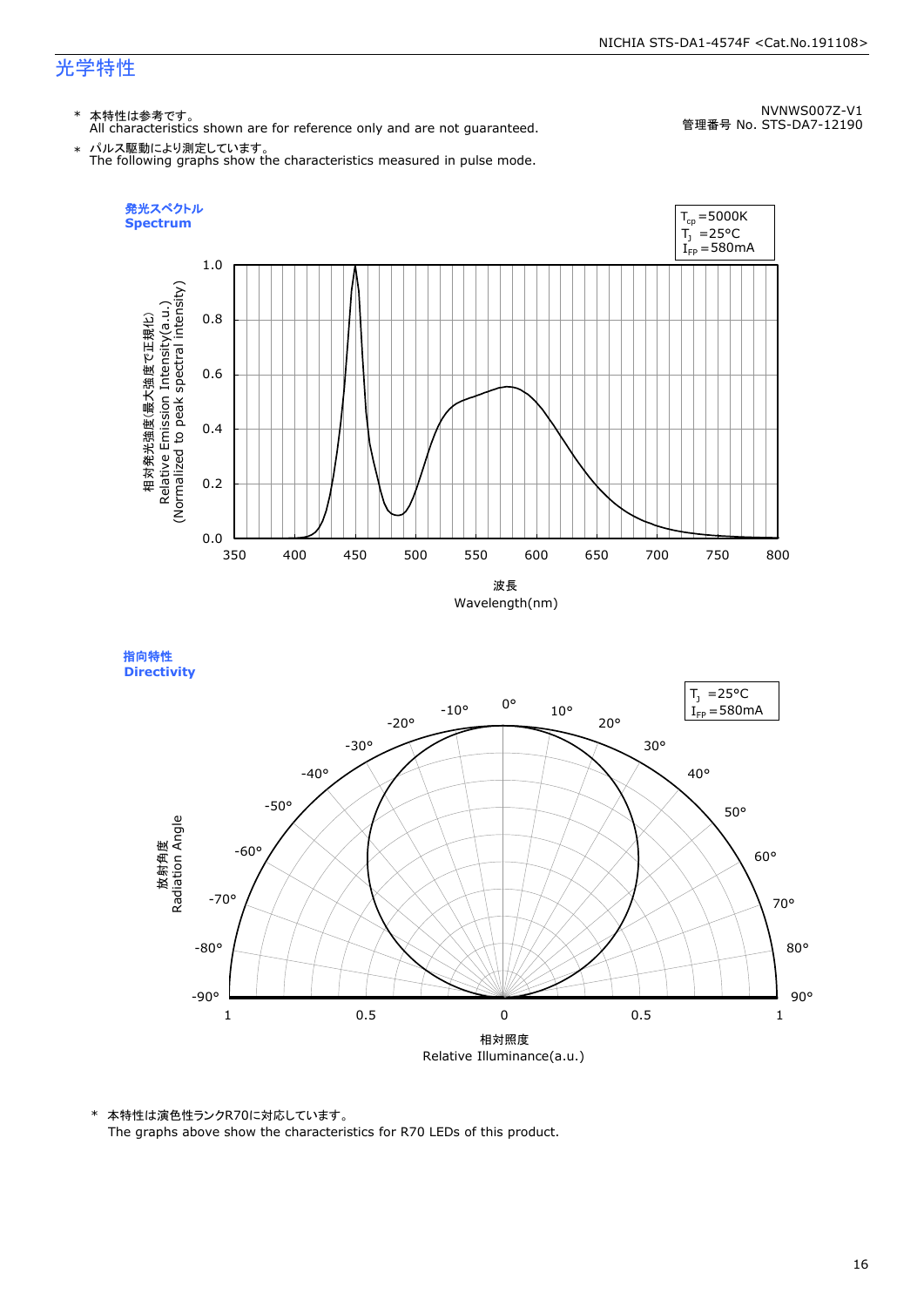指向特性 **Directivity** 

\* 本特性は参考です。 All characteristics shown are for reference only and are not guaranteed.

NVNWS007Z-V1 管理番号 No. STS-DA7-11939A

\* パルス駆動により測定しています。 The following graphs show the characteristics measured in pulse mode.



-30° -40° -50°



\* 本特性は演色性ランクR8000に対応しています。 The graphs above show the characteristics for R8000 LEDs of this product.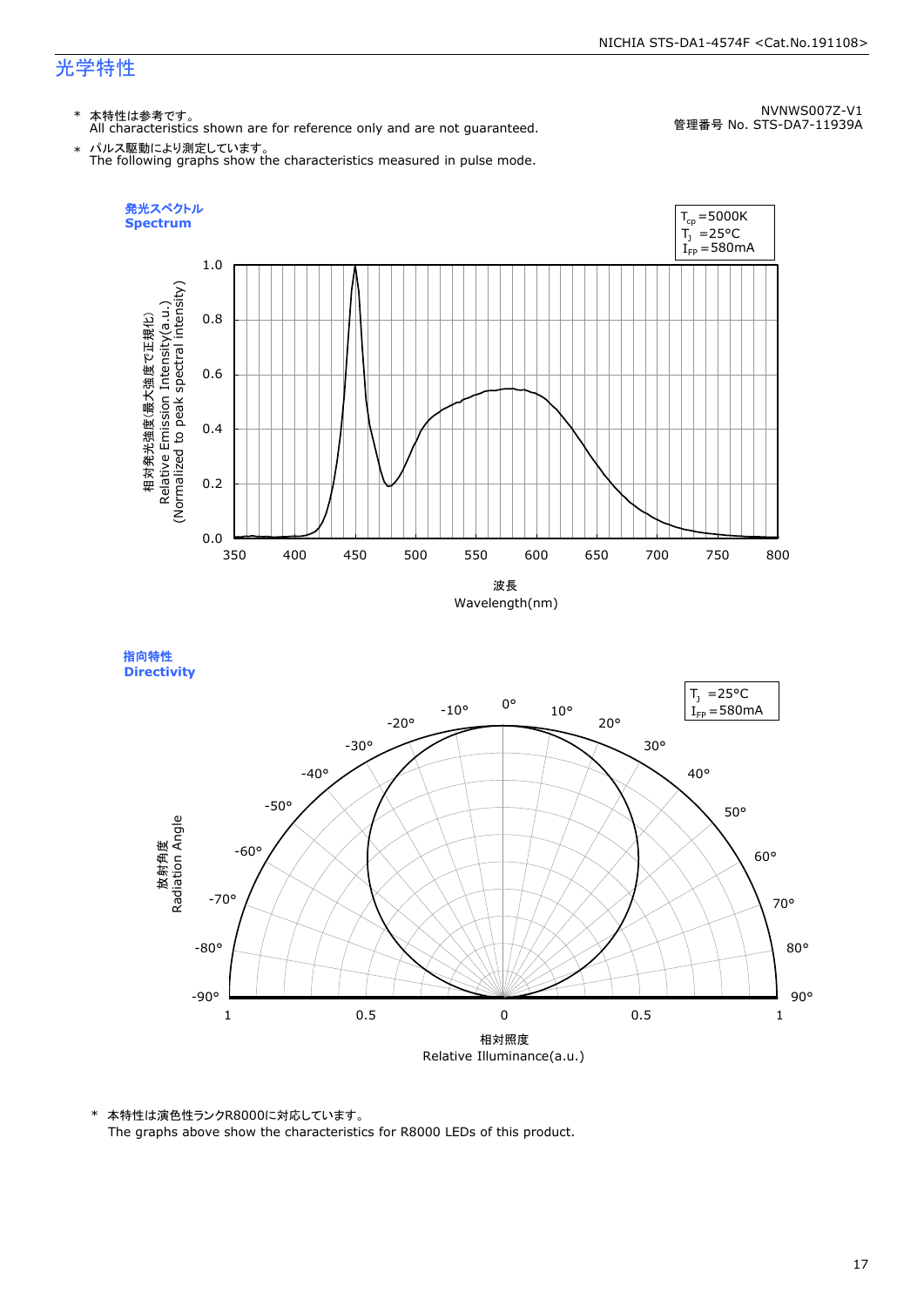\* 本特性は参考です。 All characteristics shown are for reference only and are not guaranteed.

NVNWS007Z-V1 管理番号 No. STS-DA7-11940A

\* パルス駆動により測定しています。 The following graphs show the characteristics measured in pulse mode.





\* 本特性は演色性ランクR9050に対応しています。 The graphs above show the characteristics for R9050 LEDs of this product.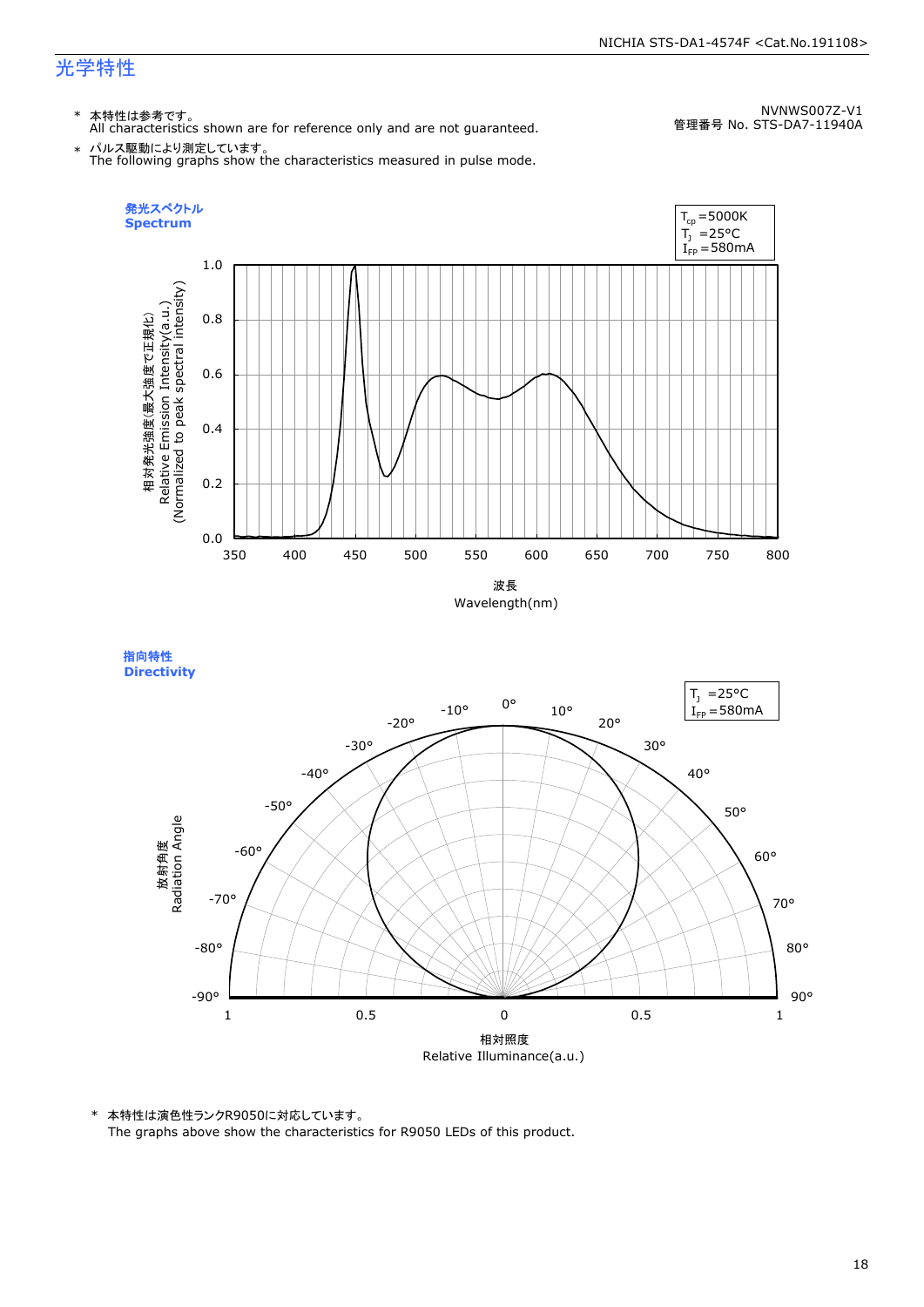#### NICHIA STS-DA1-4574F <Cat.No.191108>

## 光学特性

\* All characteristics shown are for reference only and are not guaranteed. 本特性は参考です。

Part No. NVNWS007Z-V1 No. STS-DA7-16031

\* The following graphs show the characteristics measured in pulse mode. パルス駆動により測定しています。







\* The graphs above show the characteristics for R9580 LEDs of this product. 本特性は演色性ランクR9580に対応しています。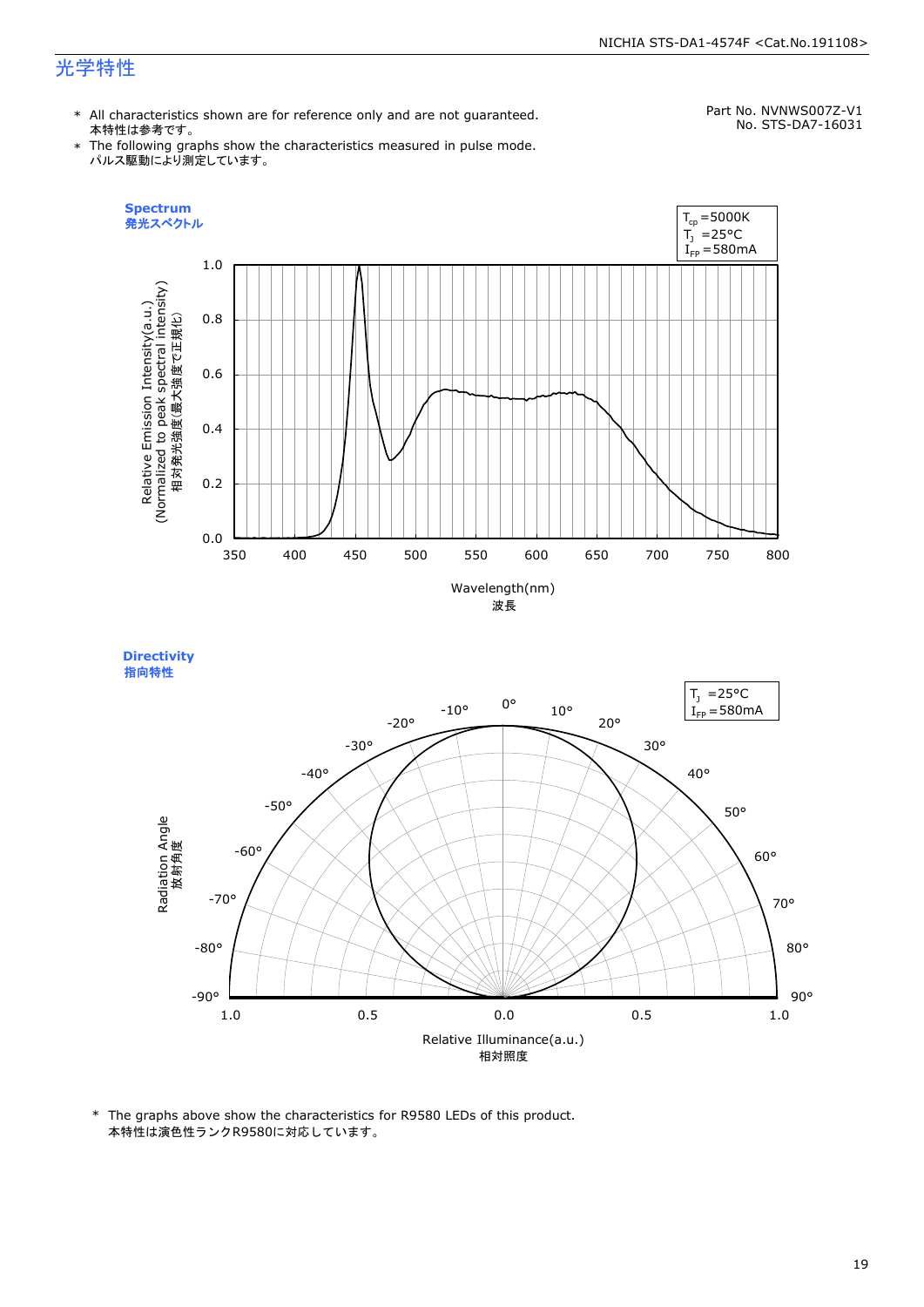\* 本特性は参考です。

All characteristics shown are for reference only and are not guaranteed. パルス駆動により測定しています。

The following graphs show the characteristics measured in pulse mode.

NVNWS007Z-V1 管理番号 No. STS-DA7-12192



\* 本特性は色度ランクsm27x、sm30x、sm35x、sm40x、sm45x(ランク座標範囲内の特別ランクを含む)、 演色性ランクR70に対応しています。

The graphs above show the characteristics for sm27x, sm30x, sm35x, sm40x, sm45x, R70 LEDs, including sub-bins, of this product.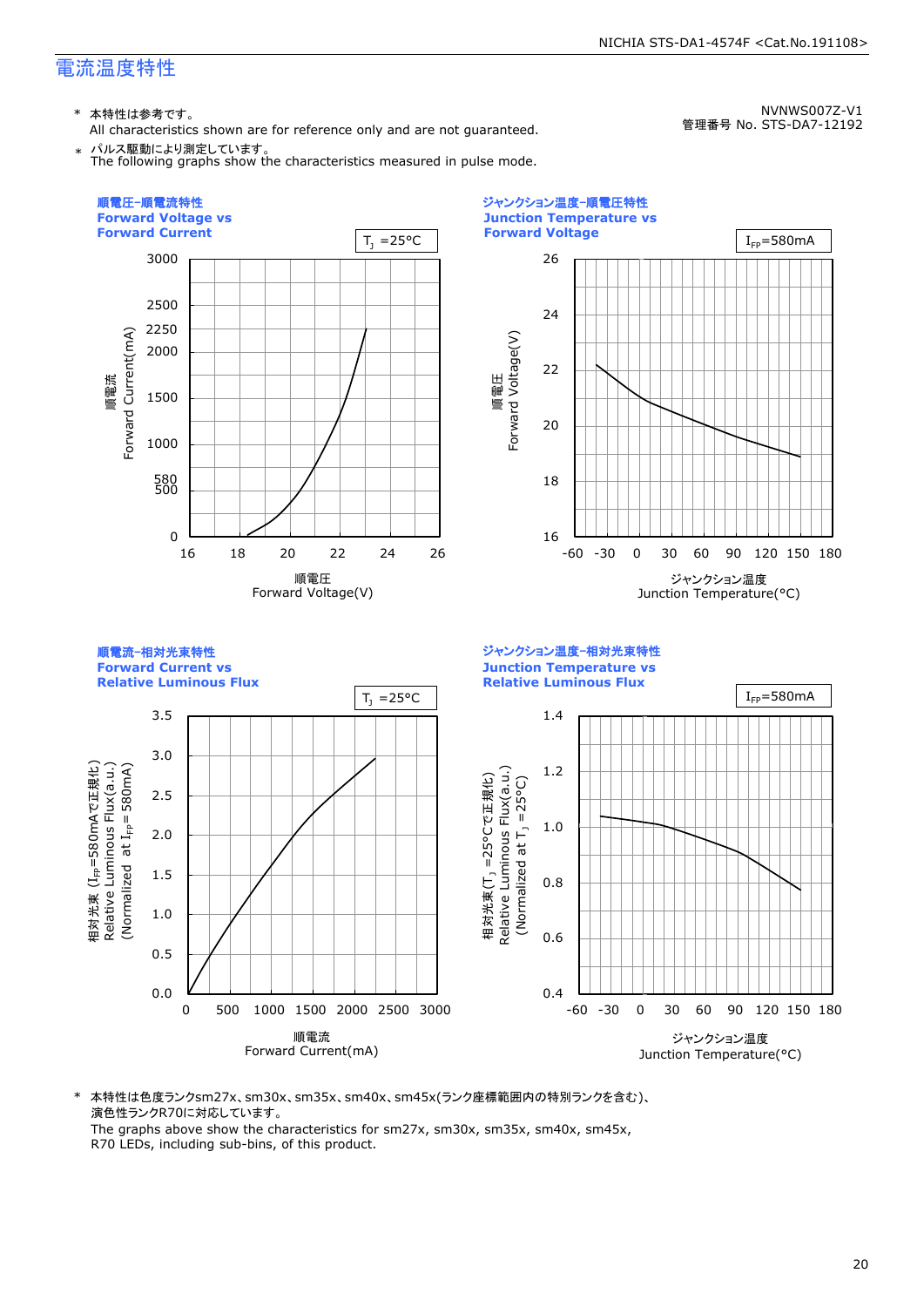\* 本特性は参考です。

All characteristics shown are for reference only and are not guaranteed. パルス駆動により測定しています。

NVNWS007Z-V1 管理番号 No. STS-DA7-11941A



\* 本特性は色度ランクsm22x、sm25x、sm27x、sm30x、sm35x、sm40x、sm45x(ランク座標範囲内の特別ランクを含む)、 演色性ランクR8000に対応しています。

The graphs above show the characteristics for sm22x, sm25x, sm27x, sm30x, sm35x, sm40x, sm45x, R8000 LEDs, including sub-bins, of this product.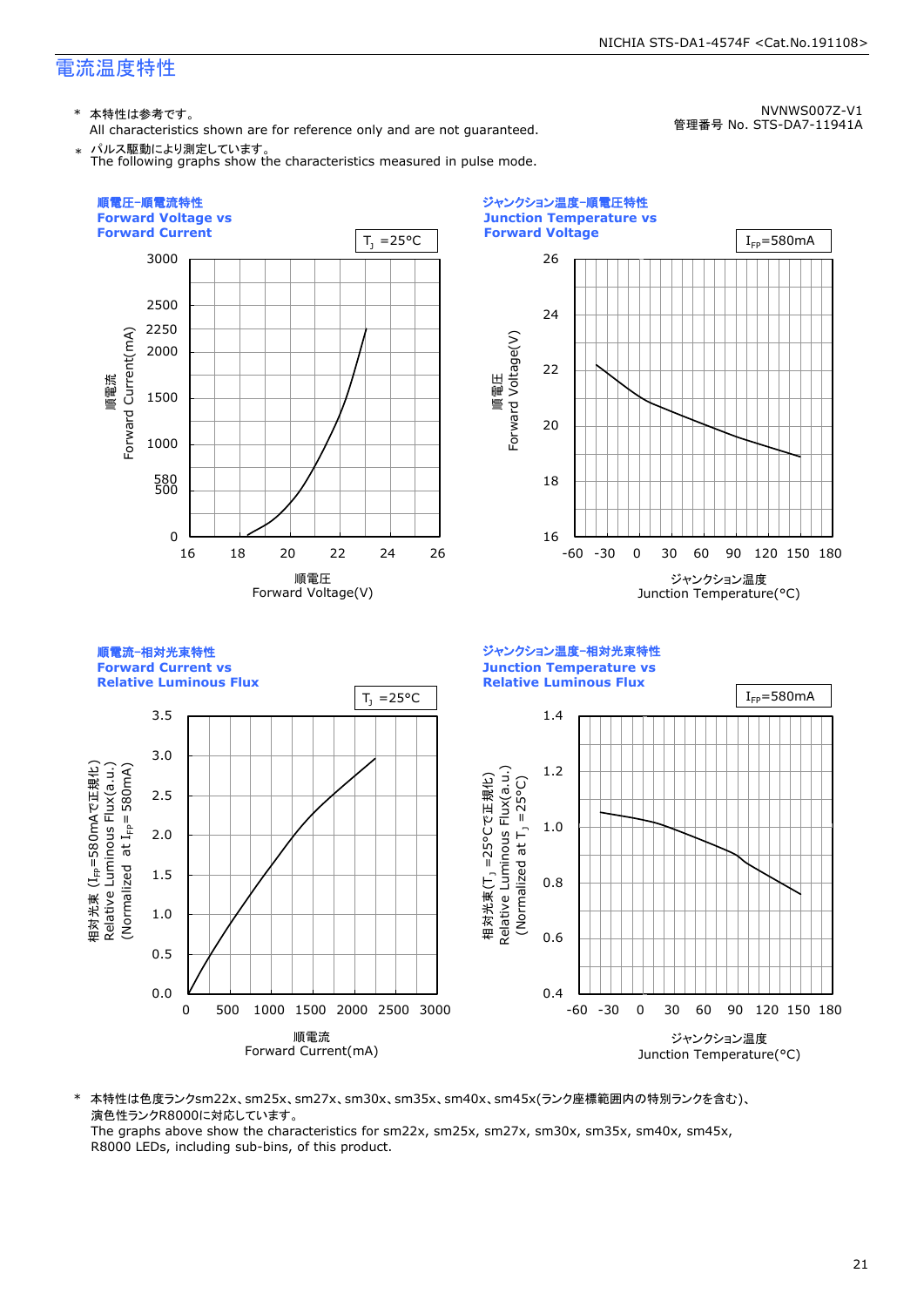\* 本特性は参考です。

All characteristics shown are for reference only and are not guaranteed. パルス駆動により測定しています。

NVNWS007Z-V1 管理番号 No. STS-DA7-11942A



\* 本特性は色度ランクsm22x、sm25x、sm27x、sm30x、sm35x、sm40x、sm45x(ランク座標範囲内の特別ランクを含む)、 演色性ランクR9050に対応しています。

The graphs above show the characteristics for sm22x, sm25x, sm27x, sm30x, sm35x, sm40x, sm45x, R9050 LEDs, including sub-bins, of this product.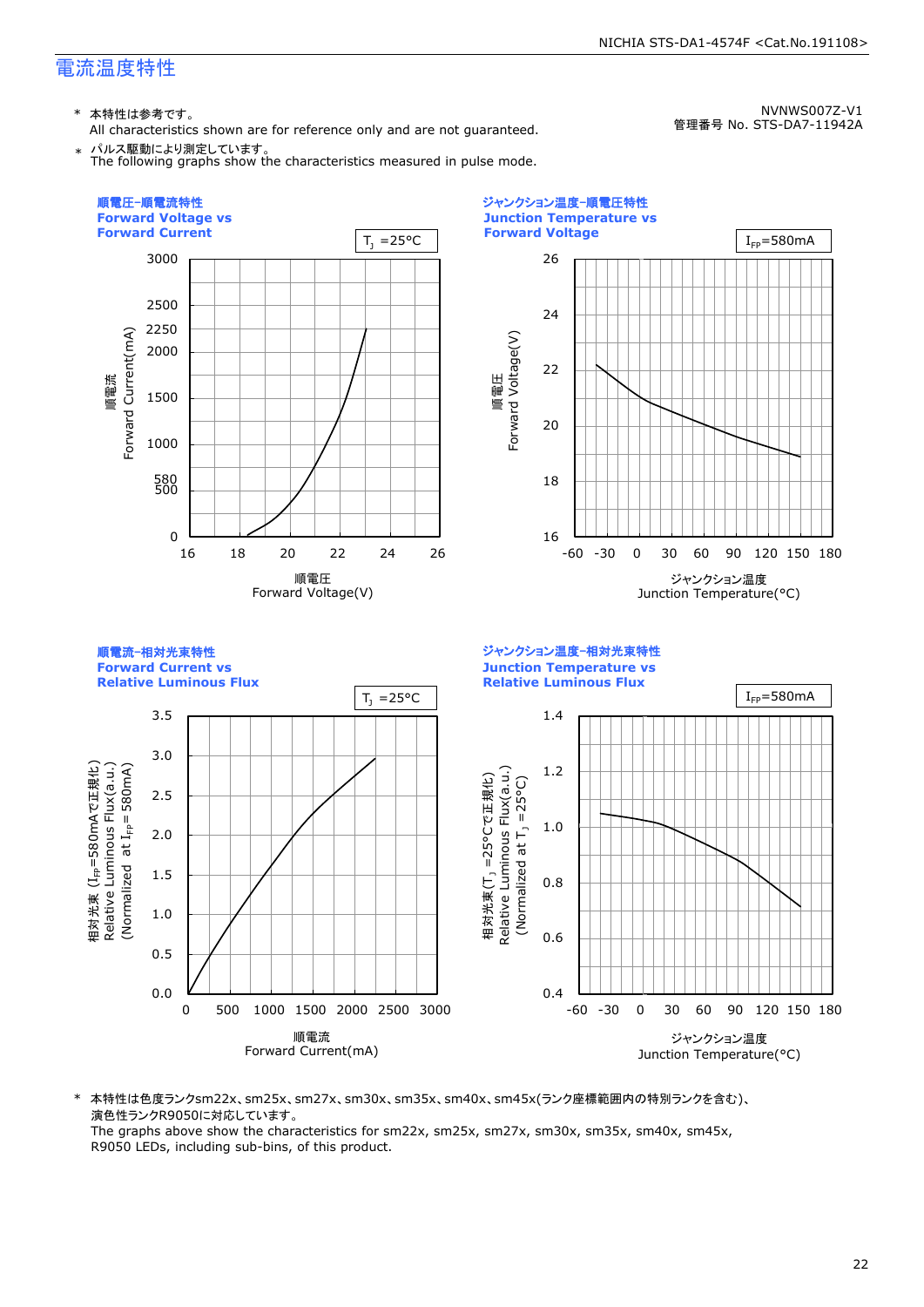\* All characteristics shown are for reference only and are not guaranteed. 本特性は参考です。

Part No. NVNWS007Z-V1 No. STS-DA7-16032

\* The following graphs show the characteristics measured in pulse mode. パルス駆動により測定しています。



本特性は色温度2700K~4500K、演色性ランクR9580に対応しています。 \* The graphs above show the characteristics for 2700K~4500K, R9580 LEDs of this product.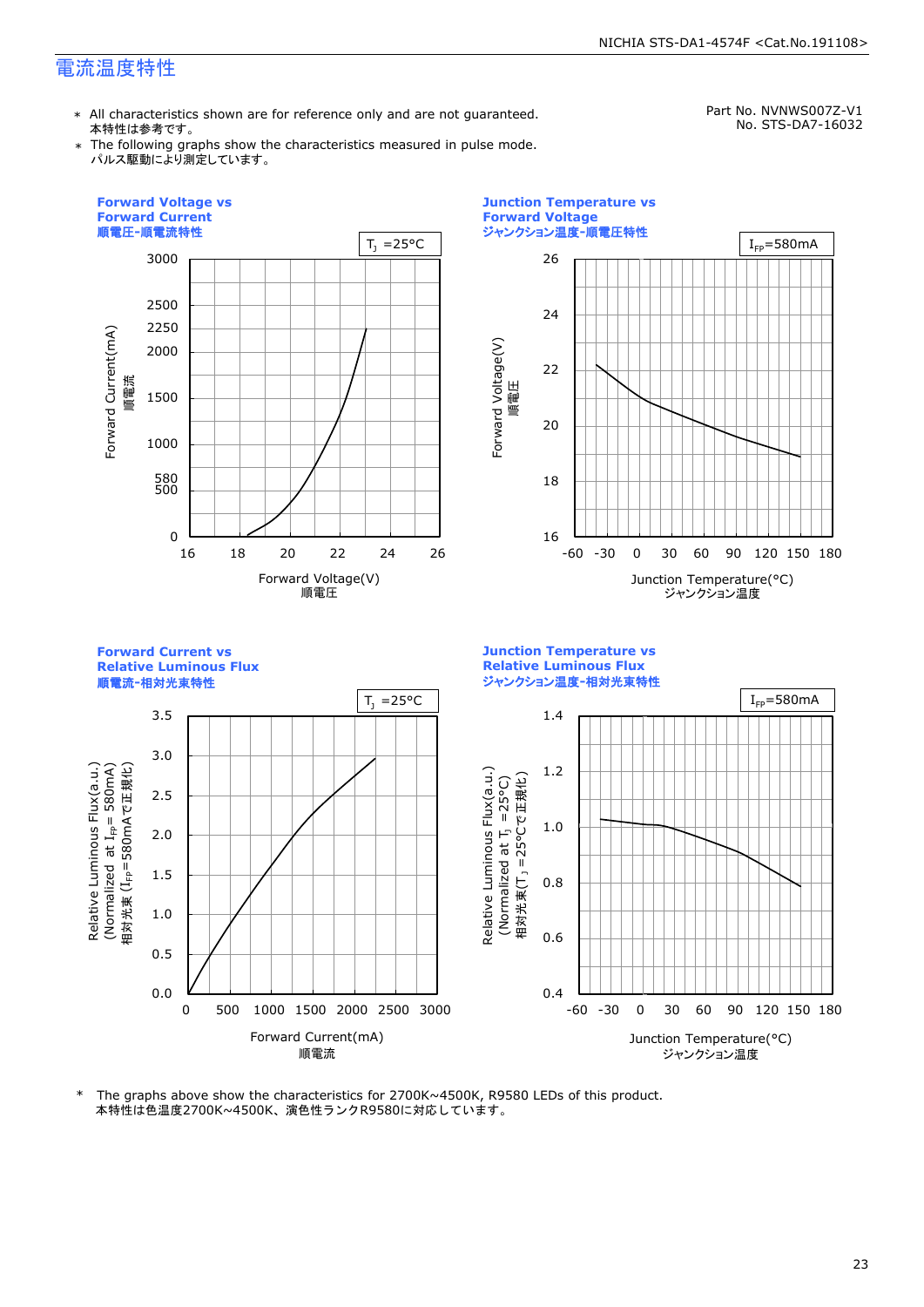\* 本特性は参考です。

All characteristics shown are for reference only and are not guaranteed. \* パルス駆動により測定しています。

The following graphs show the characteristics measured in pulse mode.

NVNWS007Z-V1 管理番号 No. STS-DA7-12194



\* 本特性は色度ランクsm50x、sm57x、sm65x(ランク座標範囲内の特別ランクを含む)、演色性ランクR70に対応しています。 The graphs above show the characteristics for sm50x, sm57x, sm65x, R70 LEDs, including sub-bins, of this product.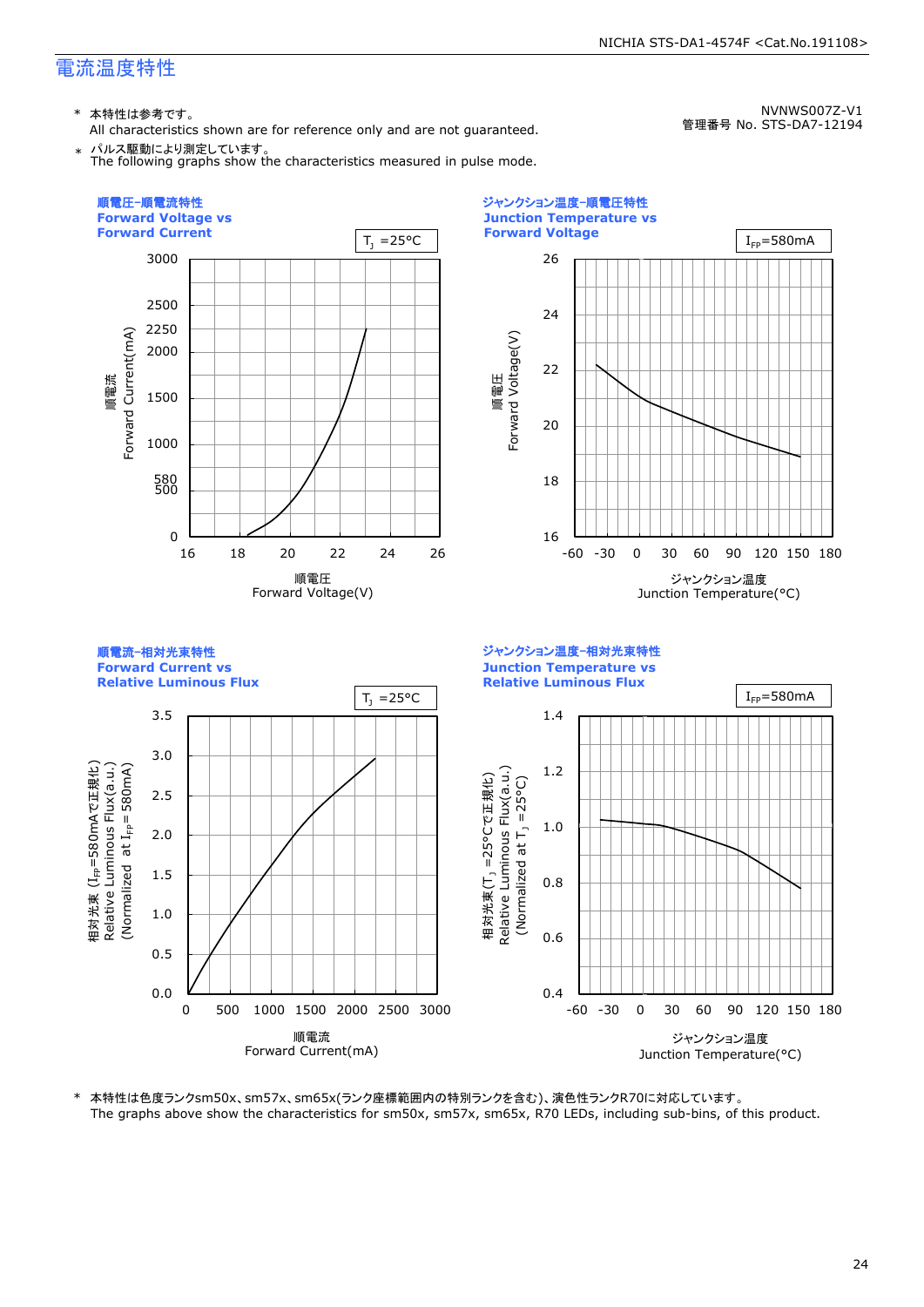\* 本特性は参考です。

All characteristics shown are for reference only and are not guaranteed. \* パルス駆動により測定しています。

The following graphs show the characteristics measured in pulse mode.

NVNWS007Z-V1 管理番号 No. STS-DA7-11943A



\* 本特性は色度ランクsm50x、sm57x、sm65x(ランク座標範囲内の特別ランクを含む)、演色性ランクR8000に対応しています。 The graphs above show the characteristics for sm50x, sm57x, sm65x, R8000 LEDs, including sub-bins, of this product.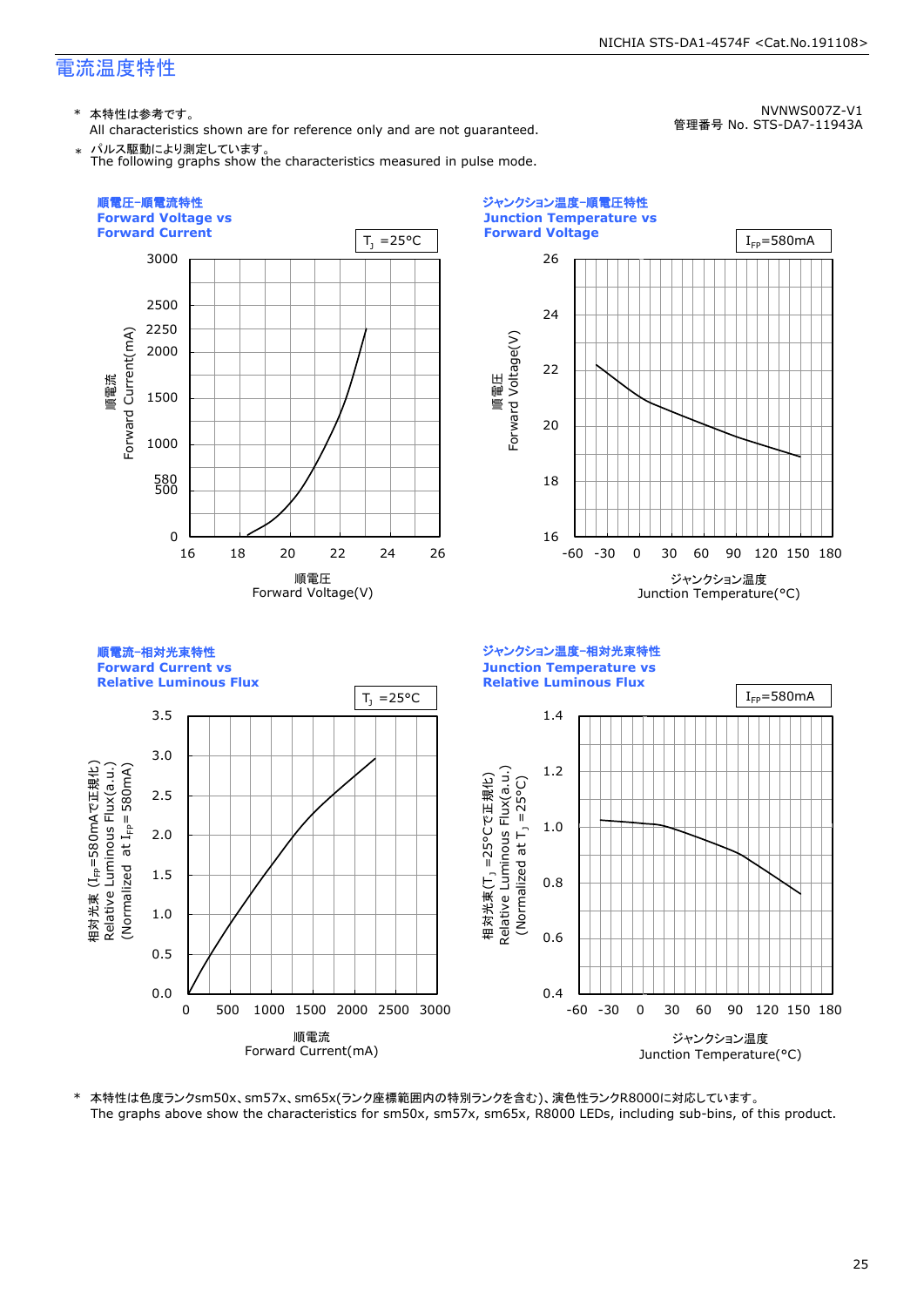\* 本特性は参考です。

All characteristics shown are for reference only and are not guaranteed. \* パルス駆動により測定しています。

NVNWS007Z-V1 管理番号 No. STS-DA7-11944A



\* 本特性は色度ランクsm50x、sm57x、sm65x(ランク座標範囲内の特別ランクを含む)、演色性ランクR9050に対応しています。 The graphs above show the characteristics for sm50x, sm57x, sm65x, R9050 LEDs, including sub-bins, of this product.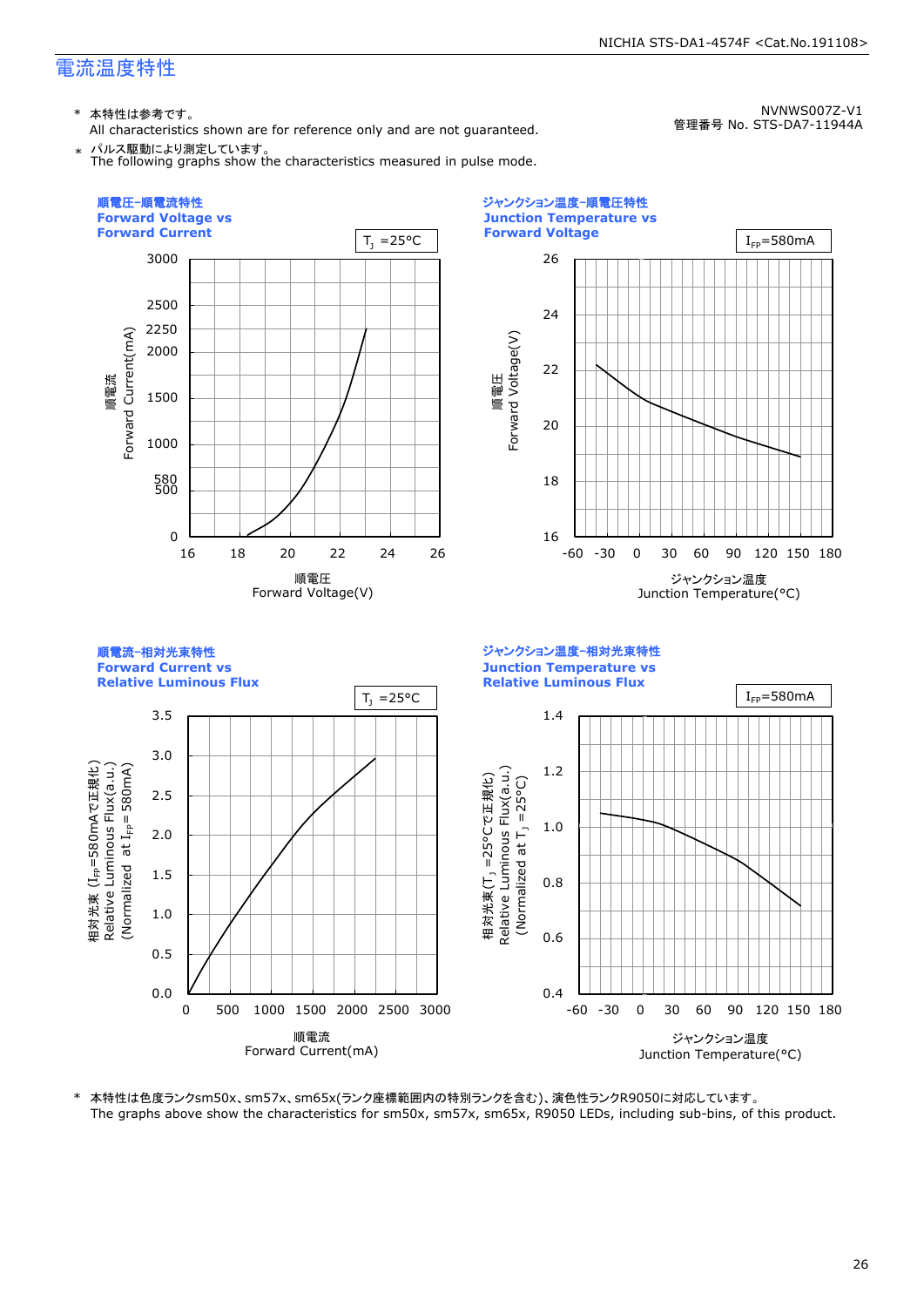\* All characteristics shown are for reference only and are not guaranteed. 本特性は参考です。

Part No. NVNWS007Z-V1 No. STS-DA7-16033

\* The following graphs show the characteristics measured in pulse mode. パルス駆動により測定しています。



The graphs above show the characteristics for sm50x, R9580 LEDs, including sub-bins, of this product. 本特性は色度ランクsm50x(ランク座標範囲内の特別ランクを含む)、演色性ランクR9580に対応しています。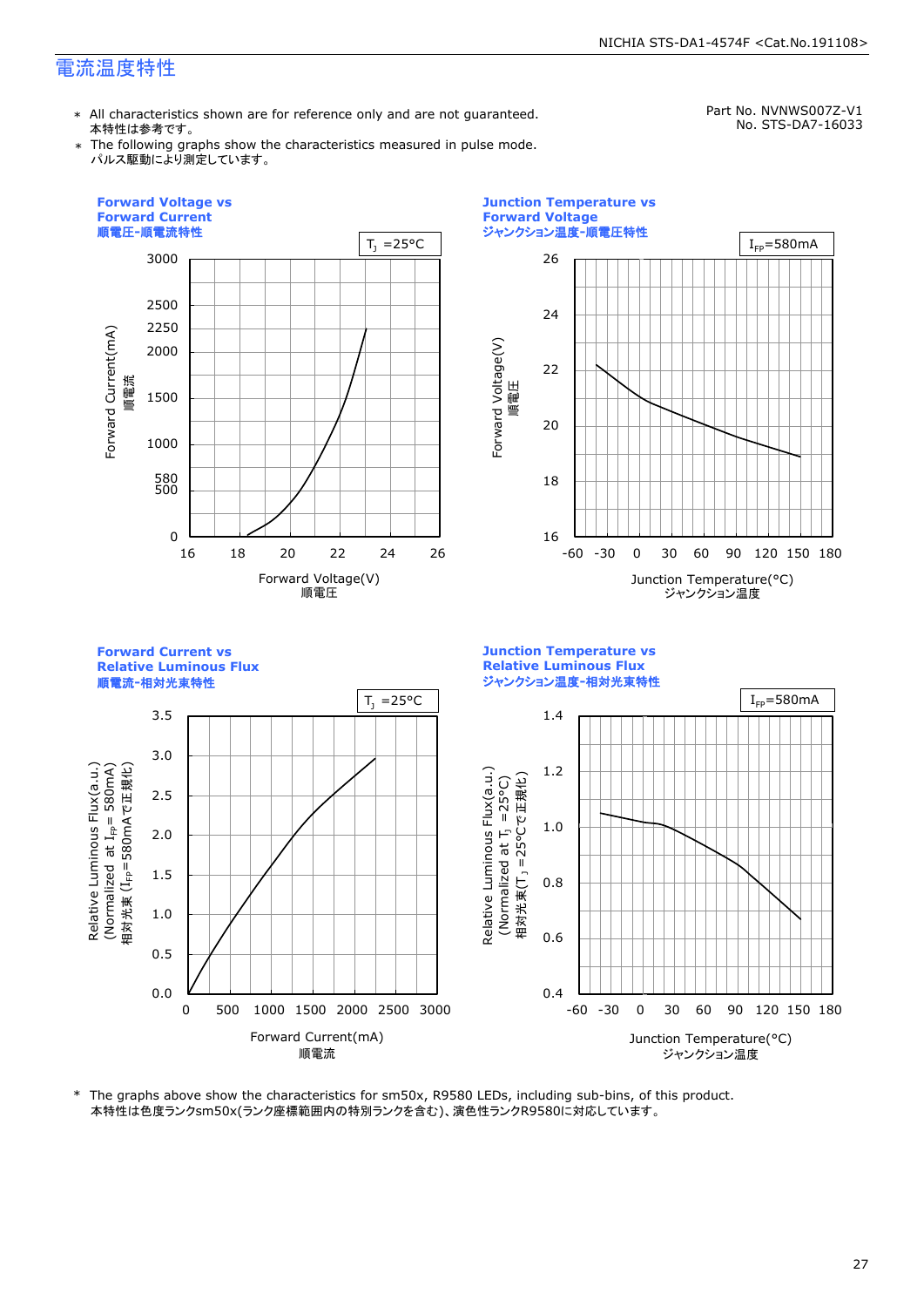- \* 本特性は参考です。
- All characteristics shown are for reference only and are not guaranteed.

\* パルス駆動により測定しています。 The following graphs show the characteristics measured in pulse mode.

順電流-色度 特性 **Forward Current vs**   $T_{cp} = 3000K$ **Chromaticity Coordinate**   $T_1 = 25^{\circ}C$ 0.42 0.41 20mA 100mA 580mA 2250mA **A**  $\geq$ 0.40 1500mA 0.39 0.38 0.41 0.42 0.43 0.44 0.45 x



\* 本特性は演色性ランクR70に対応しています。 The graphs above show the characteristics for R70 LEDs of this product.

NVNWS007Z-V1 管理番号 No. STS-DA7-12196A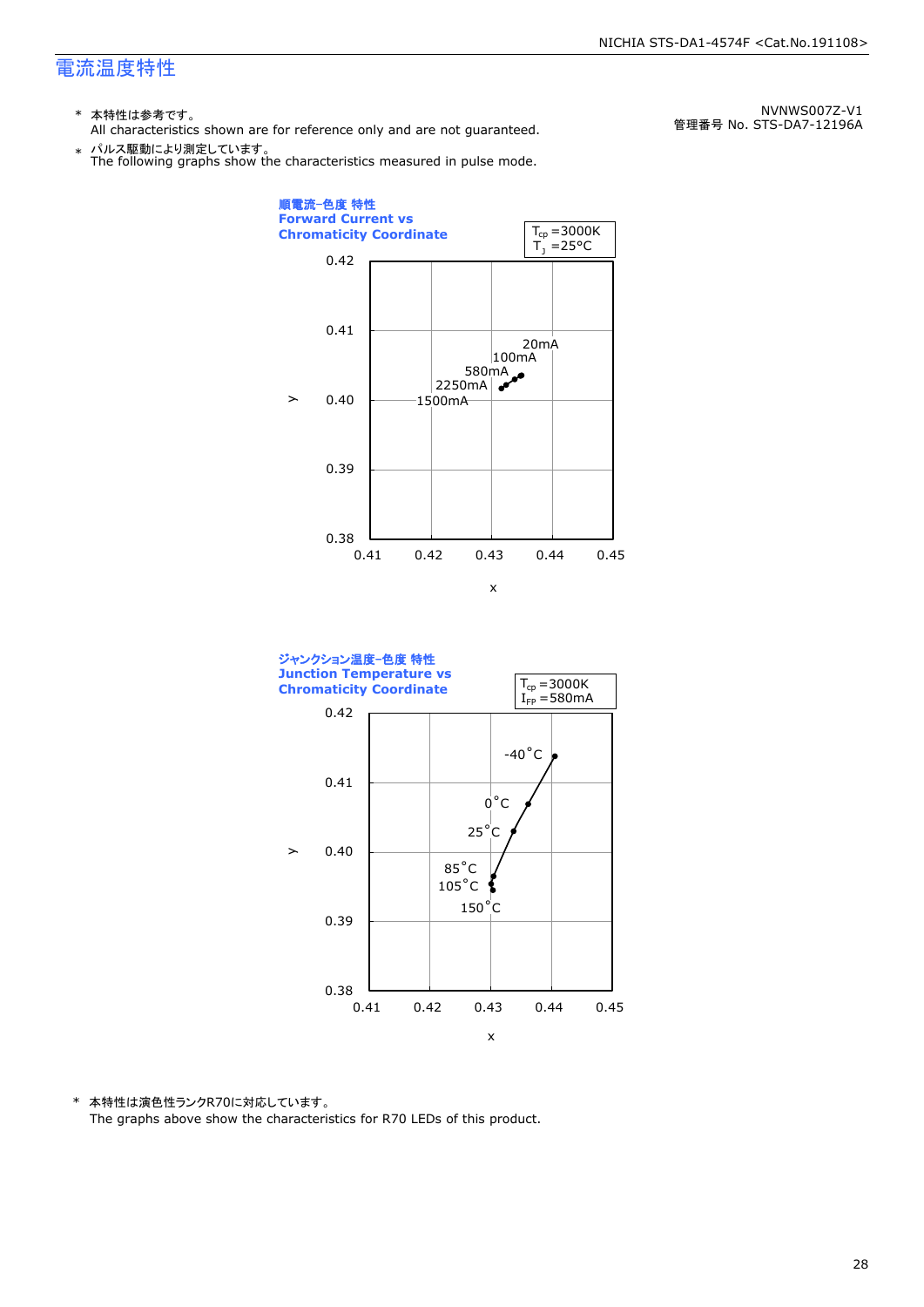- \* 本特性は参考です。
- All characteristics shown are for reference only and are not guaranteed.

\* パルス駆動により測定しています。 The following graphs show the characteristics measured in pulse mode.

0.38 0.39 0.40 0.41 0.42 0.43 0.41 0.42 0.43 0.44 0.45 0.46  $20mA$ 100mA 580mA 1500mA 2250mA 順電流-色度 特性 **Forward Current vs Chromaticity Coordinate**   $\geq$ x  $T_1 = 25^{\circ}C$  $T_{cp} = 3000K$ 



\* 本特性は演色性ランクR8000に対応しています。 The graphs above show the characteristics for R8000 LEDs of this product.

NVNWS007Z-V1 管理番号 No. STS-DA7-11945B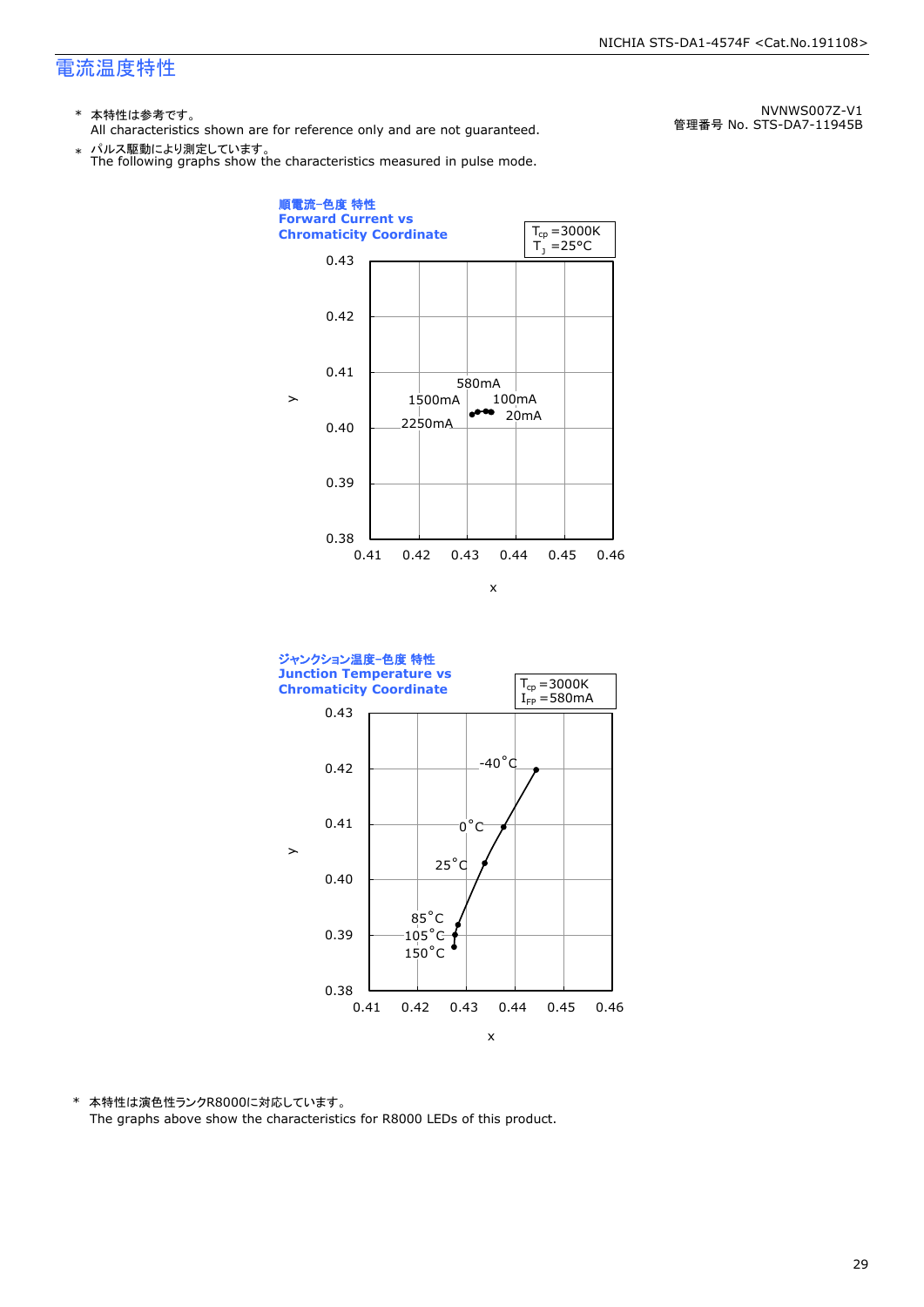- \* 本特性は参考です。
- All characteristics shown are for reference only and are not guaranteed.

\* パルス駆動により測定しています。 The following graphs show the characteristics measured in pulse mode.

順電流-色度 特性 **Forward Current vs**   $T_{cp} = 3000K$ **Chromaticity Coordinate**   $T_1 = 25$ °C 0.42 0.41 1500mA 2250mA  $\epsilon$ 580mA 100mA  $\mathbf{y}$ 0.40 20mA 0.39 0.38 0.41 0.42 0.43 0.44 0.45 x



\* 本特性は演色性ランクR9050に対応しています。 The graphs above show the characteristics for R9050 LEDs of this product.

NVNWS007Z-V1 管理番号 No. STS-DA7-11946B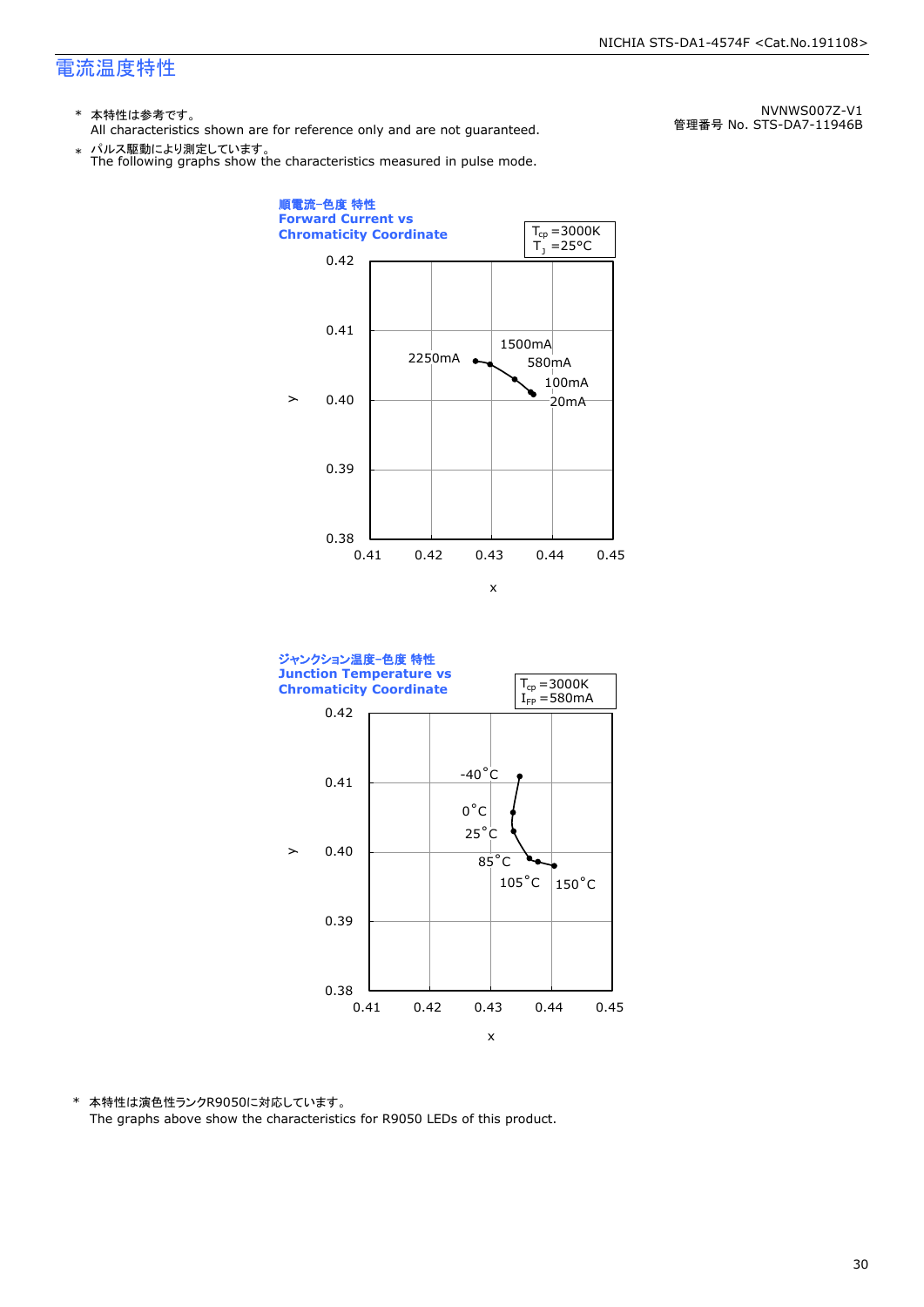- \* All characteristics shown are for reference only and are not guaranteed. 本特性は参考です。
- \* Ine following graphs show tr<br>パルス駆動により測定しています。 The following graphs show the characteristics measured in pulse mode.

Part No. NVNWS007Z-V1 No. STS-DA7-16034





\* The graphs above show the characteristics for R9580 LEDs of this product. 本特性は演色性ランクR9580に対応しています。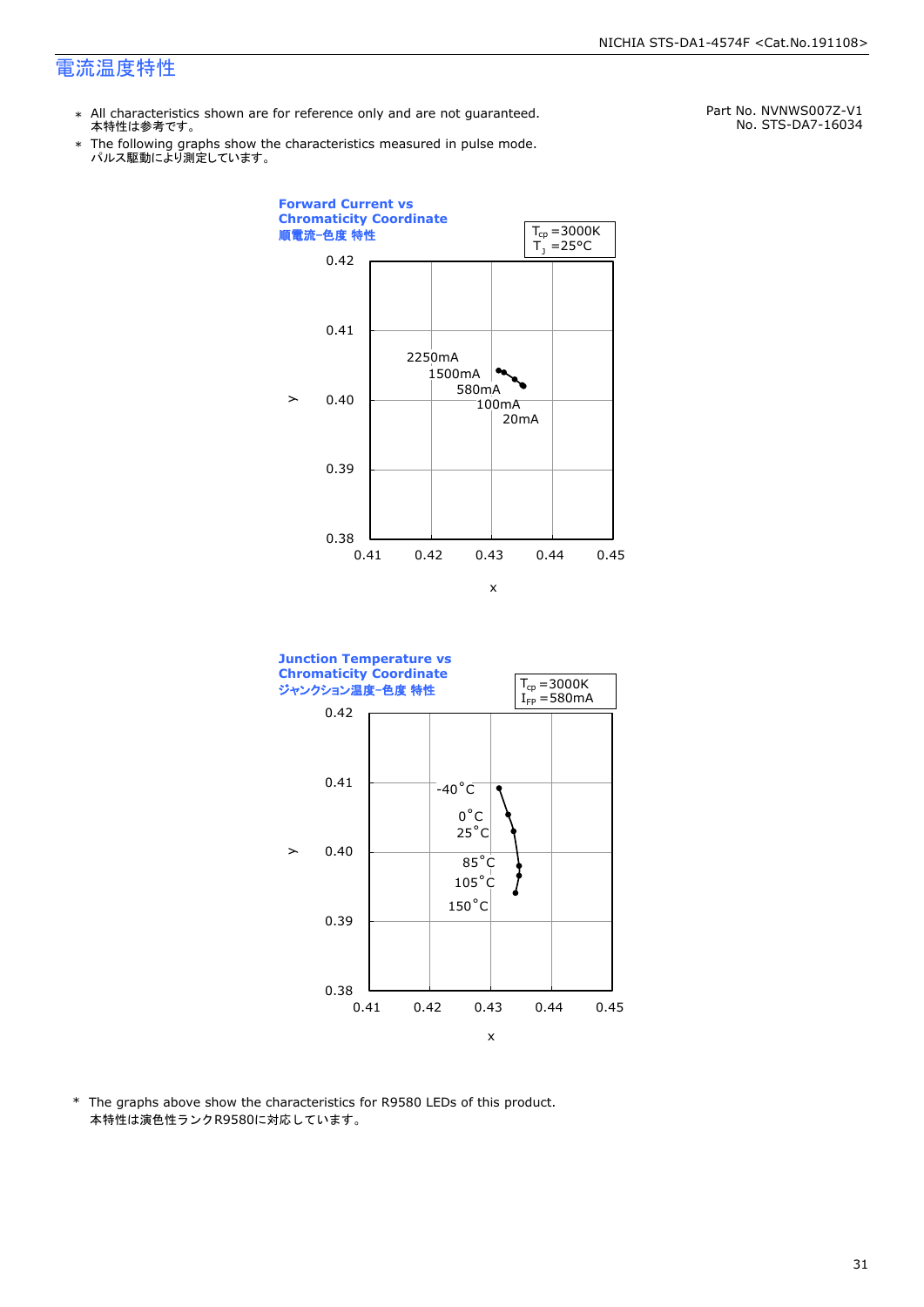- \* 本特性は参考です。
- All characteristics shown are for reference only and are not guaranteed.

\* パルス駆動により測定しています。 The following graphs show the characteristics measured in pulse mode.





\* 本特性は演色性ランクR70に対応しています。 The graphs above show the characteristics for R70 LEDs of this product.

NVNWS007Z-V1 管理番号 No. STS-DA7-12198A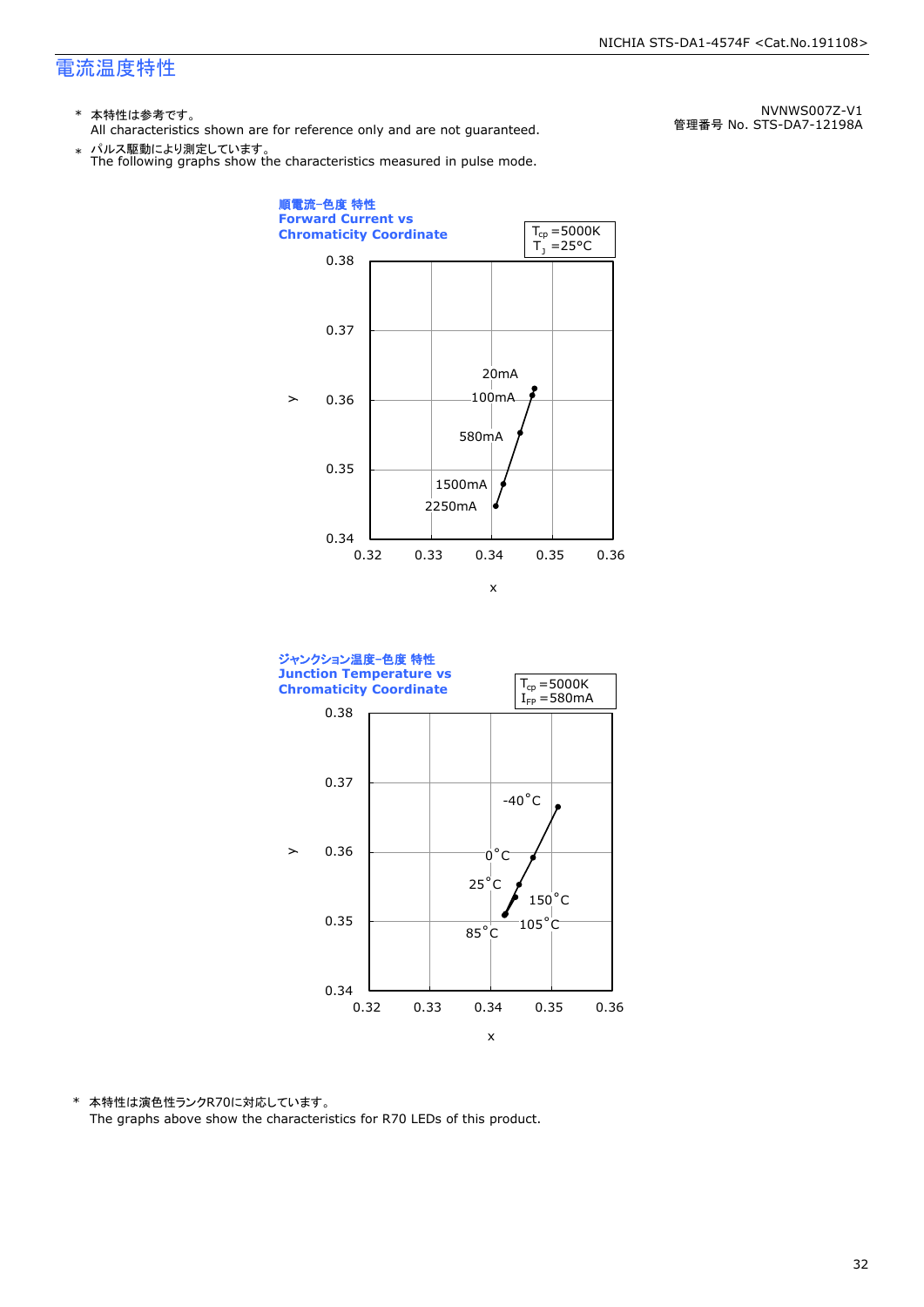- \* 本特性は参考です。
- All characteristics shown are for reference only and are not guaranteed.

\* パルス駆動により測定しています。 The following graphs show the characteristics measured in pulse mode.

順電流-色度 特性 **Forward Current vs**   $T_{cp} = 5000K$ **Chromaticity Coordinate**   $T_1 = 25^{\circ}C$ 0.38 0.37 20mA  $\geq$ 0.36  $100$ mA 580mA فممحم 1500mA 2250mA 0.35 0.34 0.32 0.33 0.34 0.35 0.36 x



\* 本特性は演色性ランクR8000に対応しています。 The graphs above show the characteristics for R8000 LEDs of this product.

NVNWS007Z-V1 管理番号 No. STS-DA7-11947B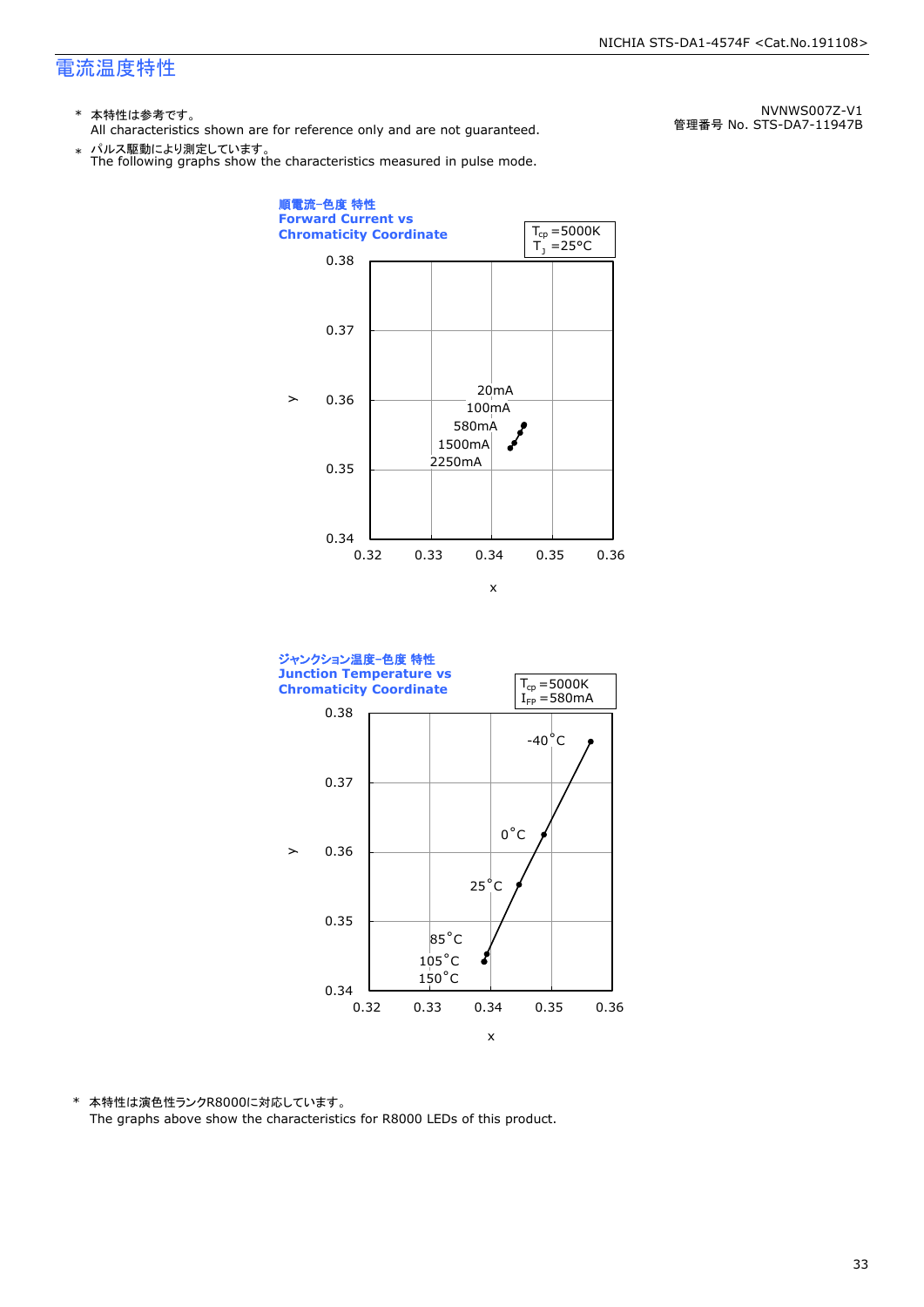- \* 本特性は参考です。
- All characteristics shown are for reference only and are not guaranteed.

\* パルス駆動により測定しています。 The following graphs show the characteristics measured in pulse mode.

0.34 0.35 0.36 0.37 0.38 0.32 0.33 0.34 0.35 0.36 20mA  $\frac{1}{580mA_{100mA}}$ 1500mA 2250mA 順電流-色度 特性 **Forward Current vs Chromaticity Coordinate**   $\geq$ x  $T_1 = 25^{\circ}C$  $T_{cp} = 5000K$ 



\* 本特性は演色性ランクR9050に対応しています。 The graphs above show the characteristics for R9050 LEDs of this product.

NVNWS007Z-V1 管理番号 No. STS-DA7-11948B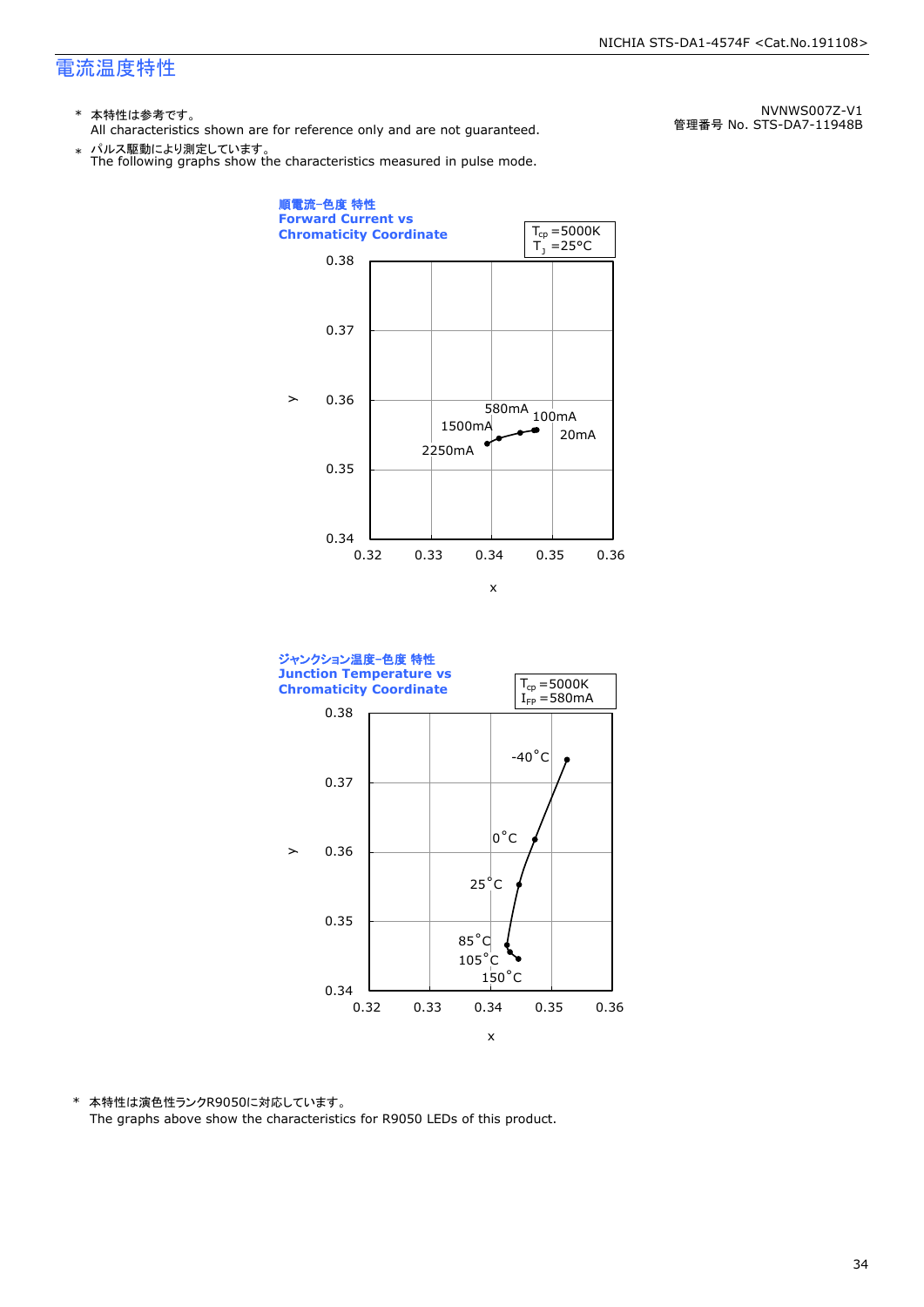- \* All characteristics shown are for reference only and are not guaranteed. 本特性は参考です。
- \* パルス駆動により測定しています。 The following graphs show the characteristics measured in pulse mode.

Part No. NVNWS007Z-V1 No. STS-DA7-16035





\* The graphs above show the characteristics for R9580 LEDs of this product. 本特性は演色性ランクR9580に対応しています。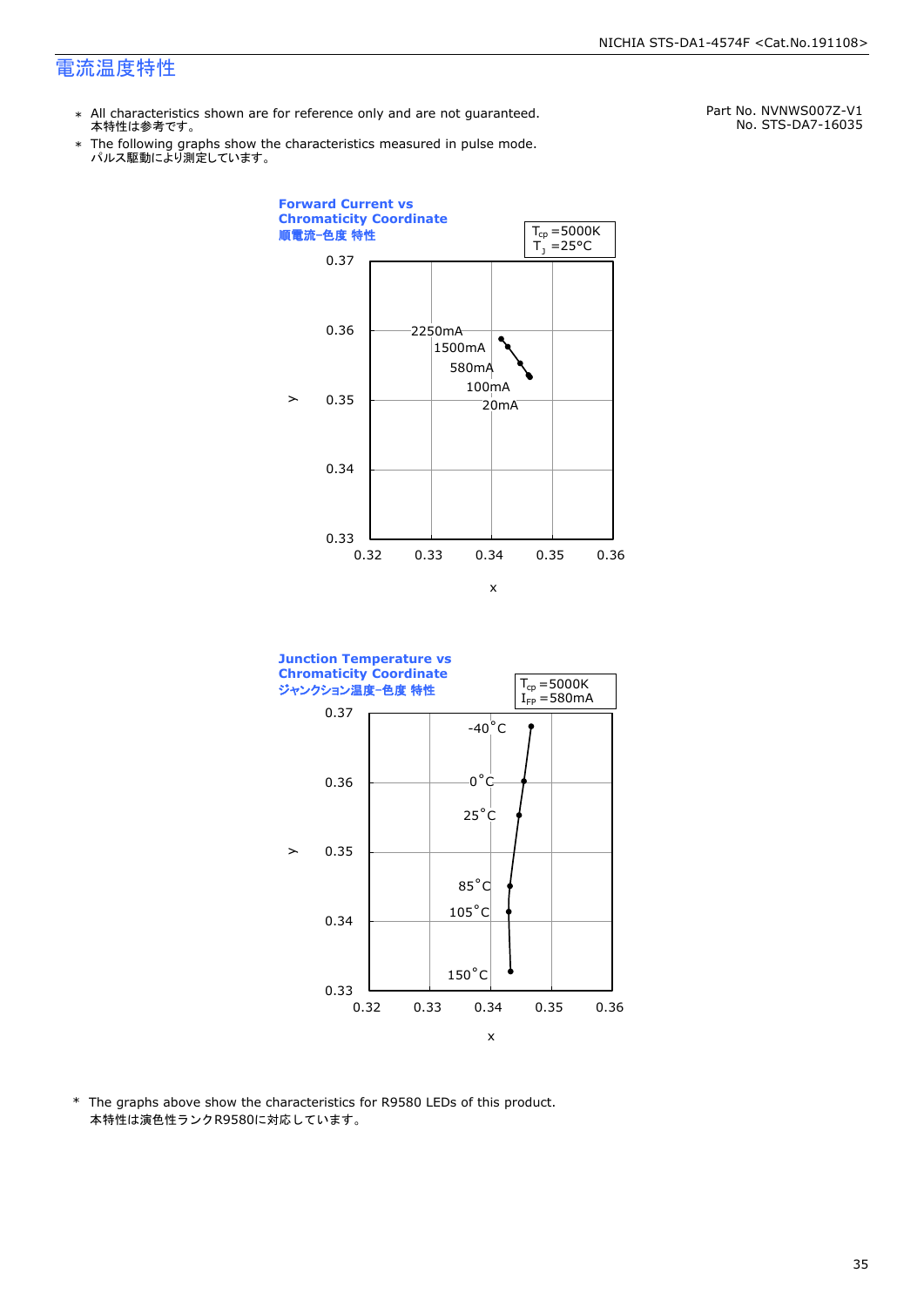## 信頼性

#### (1) 試験項目と試験結果

| 試験項目    | 参照規格                            | 試験条件                                          | 試験時間     | 故障判定<br>基準 No. | 故障数/試験数 |
|---------|---------------------------------|-----------------------------------------------|----------|----------------|---------|
| 熱衝撃(気相) |                                 | -40°C(15 分)~100°C(15 分)                       | 100 サイクル | #1             | 0/10    |
| 高温保存    | <b>JEITA ED-4701</b><br>200 201 | $T_A = 100^{\circ}C$                          | 1000 時間  | #1             | 0/10    |
| 高温高湿保存  | <b>JEITA ED-4701</b><br>100 103 | $T_A = 60^{\circ}$ C, RH = 90%                | 1000 時間  | #1             | 0/10    |
| 低温保存    | JEITA ED-4701<br>200 202        | $T_{\text{A}} = -40^{\circ}C$                 | 1000 時間  | #1             | 0/10    |
| 高温連続動作  |                                 | $T_c = 100^{\circ}$ C, I <sub>F</sub> =1500mA | 1000 時間  | #1             | 0/10    |
| 静電破壊    | ANSI/ESDA/<br>JEDEC JS-001      | HBM, 8kV, 1.5kΩ, 100pF, 順逆 1回                 |          | #1             | 0/10    |

注記:

測定は LED が常温に戻ってから行います。

#### (2) 故障判定基準

| 基準 No. | 項目                  | 条件            | 判定基準          |
|--------|---------------------|---------------|---------------|
|        | 順電圧(VF)             | $I_F = 580mA$ | ·初期値<br>प×1.⊥ |
| #1     | 光束(Ф <sub>v</sub> ) | $I_F = 580mA$ | <初期値×0.7      |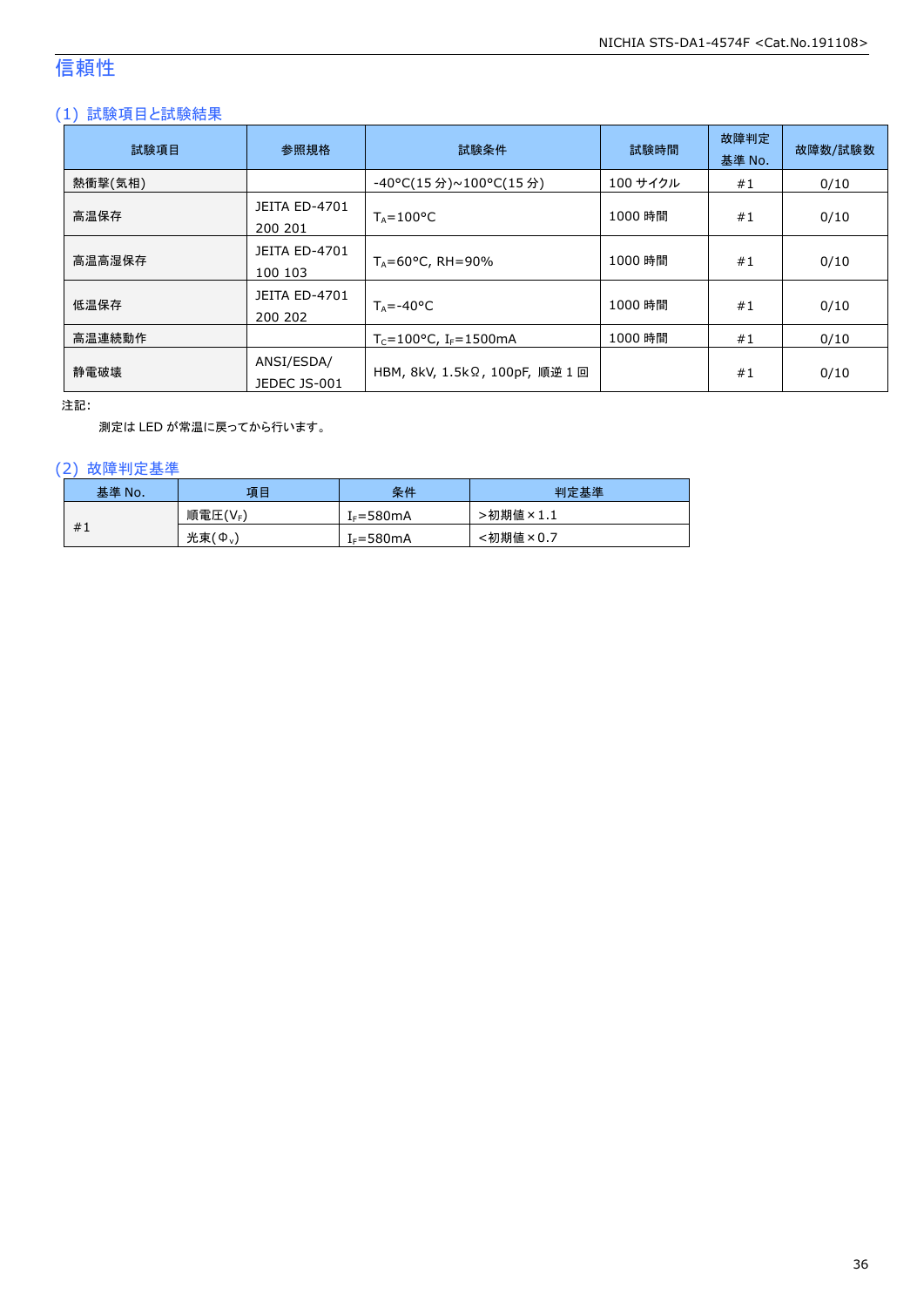#### 注意事項

#### (1) 保管

|    | 条件        | 温度                    | 湿度       | 期間        |
|----|-----------|-----------------------|----------|-----------|
|    | アルミ防湿袋開封前 | $30^{\circ}$ C<br>,以下 | 90%RH 以下 | 納入日より1年以内 |
| 保管 | アルミ防湿袋開封後 | 30°C 以下               | 70%RH 以下 | 168 時間以内  |

- アルミ防湿袋を開封後は上記の条件を越えないようにはんだ付けを完了下さい。万一未使用の LED が残った場合は、シリカゲル入り密閉容器等で保管 下さい。なお当社防湿袋に戻し、再封印することを推奨します。
- 電極部分は、金メッキが施されております。腐食性ガス等を含む雰囲気にさらされますと、メッキ表面が変質し、問題が生じる事があります。保管時は密閉 容器等で保管して下さい。なお当社防湿袋に戻し、再封印することを推奨します。
- 実機に使用する部材(パッキン、接着剤など)については、メッキ表面への影響を考慮して、硫黄成分を含有しているものの使用を避けて下さい。メッキの 表面異常は、導通・接続不良に繋がる可能性があります。また、パッキンを使用する場合は、シリコーンゴム材質のものを推奨します。その際、低分子量 のシロキサンによる機器の接点不良に注意して下さい。
- 急激な温度変化のある場所では、結露が起こりますので温度変化の少ない場所に保管して下さい。
- 埃の多い環境での保管は避けて下さい。
- 直射日光や室温を超えるような環境に長期間さらさないで下さい。

#### (2) 使用方法

● LED 毎に絶対最大定格を超えないように回路設計を行って下さい。LED 毎に定電流駆動することを推奨致します。また定電圧駆動する場合は、(A)の回 路は LED の順電圧の影響により LED に流れる電流がばらつく可能性がありますので、(B)の回路を推奨します。



- 本製品は、順方向電流駆動でご使用下さい。また、非点灯時には順逆とも電圧がかからないように配慮下さい。特に逆電圧が連続的に加わる状態は、マ イグレーションを発生させる可能性があり、素子にダメージを与える場合がありますので避けて下さい。長時間使用しない場合は、安全のために必ず主電 源スイッチを切って下さい。
- 電流により色度が変化するため、調光する場合はパルス駆動によるデューティ制御を推奨します。
- 本製品は LED の諸特性が安定する定格電流の 10%以上でご使用されることを推奨します。
- 雷サージなどの過電圧が LED に加わらないようにして下さい。
- 屋外で使用される場合は、十分な防水対策、湿度対策、塩害対策を施してご使用下さい。

#### (3) 取り扱い上の注意

- 素手で本製品を取り扱わないで下さい。表面が汚れ、光学特性に影響を及ぼすことがあります。また場合によっては、製品の変形や断線が起こり、不灯 の原因になることがあります。
- ピンセットで本製品を取り扱う場合は、製品へ過度な圧力を掛けないようにして下さい。樹脂部の傷、欠け、剥がれ、製品の変形や断線が起こり、不灯の 原因となります。
- 本製品を落下させてしまった場合には、製品の変形などが発生することがありますのでご注意下さい。
- 本製品は積み重ねしないで下さい。製品を重ねると樹脂部に衝撃を与え、樹脂部の傷、欠け、剥がれ、変形・断線、LED 剥がれが発生し、不灯の原因に なります。

#### (4) 設計上の注意

- LED 周辺で使用する部材(筐体、パッキン、接着剤、2 次レンズ、レンズカバーなど)から放出された揮発性有機化合物は、LED のレンズや封止樹脂を透 過する可能性があります。特に密閉状態では、これらの揮発性有機化合物が熱や光子エネルギーにさらされると変色が起こり LED の光出力が大幅に低 下したり、色ずれが発生する可能性があります。また、空気の循環をよくすることで、光出力の低下や色ズレが改善されることがあります。密閉状態でご使 用される場合は、実機点灯試験による光学評価で異常なきことの確認をお願いします。
- 本製品は、力が加わるとセラミックス基板の割れが発生する恐れがあります。本製品を筐体に固定する場合、専用ホルダを用いることを推奨します。
- 製品と筐体間の接続には放熱グリスを用いることを推奨します。製品・筐体のみの固定では、放熱性が低下することがあります。また放熱シートを用いた 場合、熱抵抗値は顕著に大きくなる可能性があります。

#### **COB** の取り扱い、密着、放熱などの一連のアプリケーションノートは弊社ホームページ「**LED** テクニカルデータ」をご確認ください。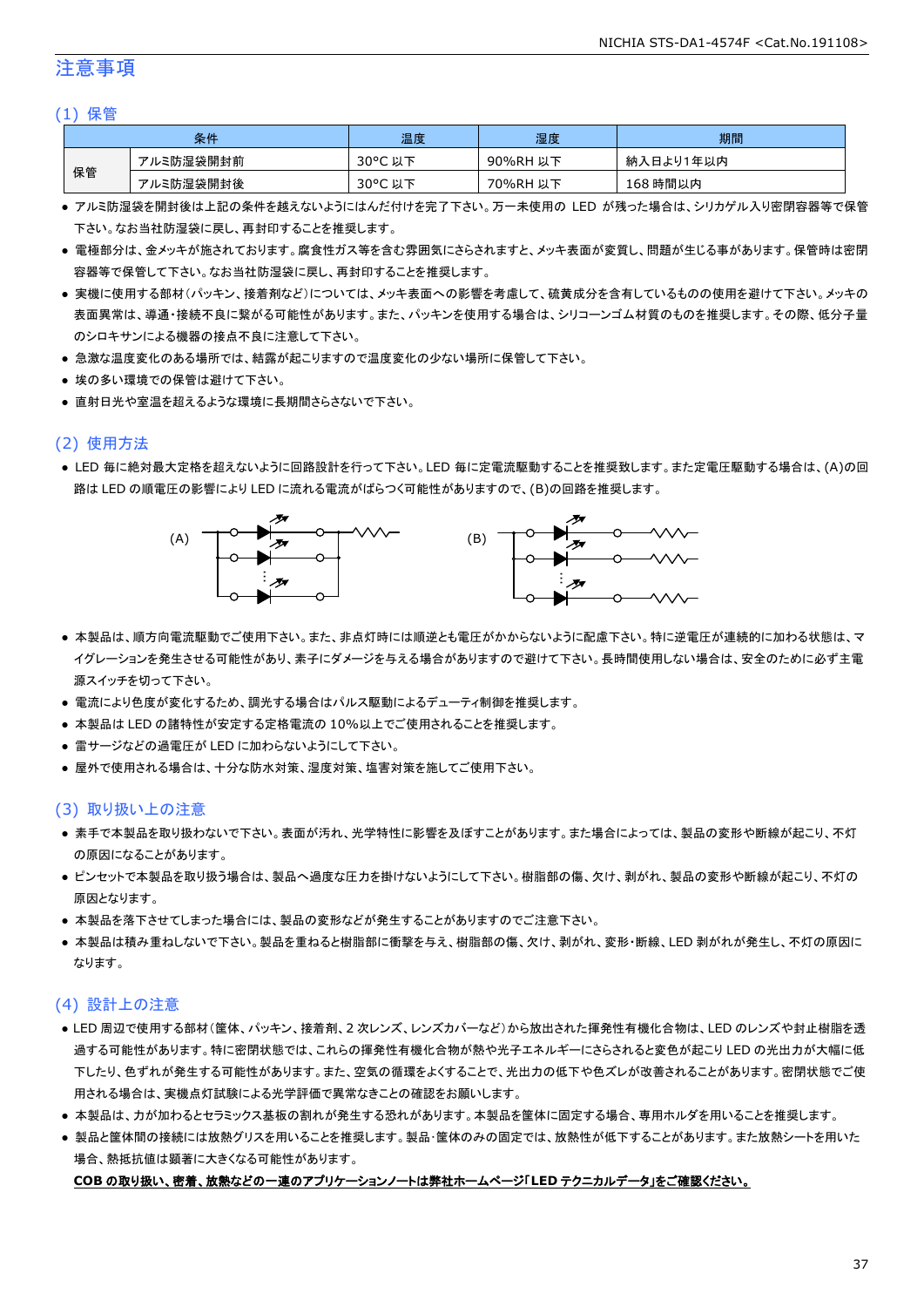#### (5) 静電気に対する取り扱い

● 本製品は静電気やサージ電圧に敏感で、素子の損傷や信頼性低下を起こすことがあります。取り扱いに際しては、以下の例を参考に静電気対策を十分 行って下さい。

 リストストラップ、導電性衣類、導電靴、導電性床材等による電荷の除去 作業区域内の装置、治具等の接地による電荷の除去 導電性材料による作業台、保管棚等の設置

- 使用機器(はんだコテなど)、治具、装置類や作業区域内は適切に接地をして下さい。また、実装される機器等についてもサージ対策の実施を推奨しま す。
- 治具、装置類にガラスやプラスチックなどの絶縁体を使用される場合は以下の例を参考に対策を十分行って下さい。

 導電性材料による導電化 加湿による帯電防止 除電器(イオナイザ)による電荷の中和

#### (6) 熱の発生

● 本製品をご使用の際は、効率的に素子の熱を下げる対策を施し、最大ジャンクション温度(T<sub>J</sub>)を超えることがないよう配慮下さい。熱飽和時のジャンクショ ン温度(T<sub>J</sub>)を推定する方法として、次の式で算出することが可能です。

 $T_1 = T_C + R_{BIC} \cdot W$ 

\*T<sub>1</sub>=ジャンクション温度: °C

T<sub>C</sub>=ケース温度: °C

R<sub>0JC</sub>=ダイスから T<sub>C</sub> 測定ポイントまでの熱抵抗: °C/W

W=投入電力(I<sub>F</sub>×V<sub>F</sub>): W

G T<sub>c</sub> Measurement Point

● 密着させる材料や筐体の材料特性および表面状態により R<sub>θIC</sub>が変化することがあります。以下の内容についてもご注意頂けますようお願い致します。 本製品を搭載する筐体もしくはヒートシンクの間は熱抵抗の低い放熱材で密着させて下さい。

本製品を搭載するヒートシンクの面は穴や凹凸がなく、平たんにして密着させて下さい。

ホルダーや放熱材を使用する場合は、放熱が維持できる状態として下さい。

 熱による経年劣化、つまり寸法変化または特性劣化が発生すると、保持状態が変化し放熱悪化による製品破損の原因となりますので、信頼性についても 十分に御確認をお願い致します。

● 表面温度測定器(サーモグラフィ)等による非接触による温度測定も有効ですので、放熱設計の際の御参考として下さい。

#### ● **COB** の取り扱い、密着、放熱などの一連のアプリケーションノートは弊社ホームページ「**LED** テクニカルデータ」をご確認ください。

#### (7) 洗浄

- ぬれた雑巾、ベンジン、シンナーなどで LED を拭かないで下さい。
- 洗浄する場合は、イソプロピルアルコールを使用して下さい。その他の洗浄剤の使用に当たってはパッケージ及び樹脂が侵され不具合発生の原因となる 場合がありますので、問題のないことを十分確認の上での使用をお願い致します。フロン系溶剤については、世界的に使用が規制されています。
- LED に汚れが付着した場合にはイソプロピルアルコールを布に付けて良く絞って汚れを拭き取って下さい。
- 超音波洗浄は、基本的には行わないで下さい。やむをえず行う場合は、発振出力や基板の取り付け方により LED への影響が異なりますので、予め実使 用状態で異常のない事を確認の上実施下さい。

#### (8) 目の安全性

- 2006 年に国際電気委員会(IEC)からランプ及びランプシステムの光生物学的安全性に関する規格 IEC 62471 が発行され、LED もこの規格の適用範 囲に含められました。一方、2001 年に発行されたレーザー製品の安全に関する規格 IEC 60825-1 Edition1.2 において、LED が適用範囲に含まれて いましたが、2007 年に改訂された IEC 60825-1 Edition2.0 で LED が適用除外されました。但し、国や地域によっては、依然として IEC 60825-1 Edition1.2 と同等規格を採用し、LED が適用範囲に含められています。これらの国や地域向けには、ご注意下さい。IEC62471 によって分類される LED のリスクグループは、放射束や発光スペクトル、指向性などによって異なり、特に青色成分を含む高出力ではリスクグループ 2 に相当する場合もあり ます。LED の出力を上げたり、LED からの光を光学機器にて集光したりするなどした状態で、直視しますと眼を痛めることがありますので、ご注意下さい。
- 点滅光を見つづけると光刺激により不快感を覚えることがありますのでご注意下さい。又、機器に組み込んでご使用される場合は、光刺激などによる第三 者への影響をご配慮下さい。